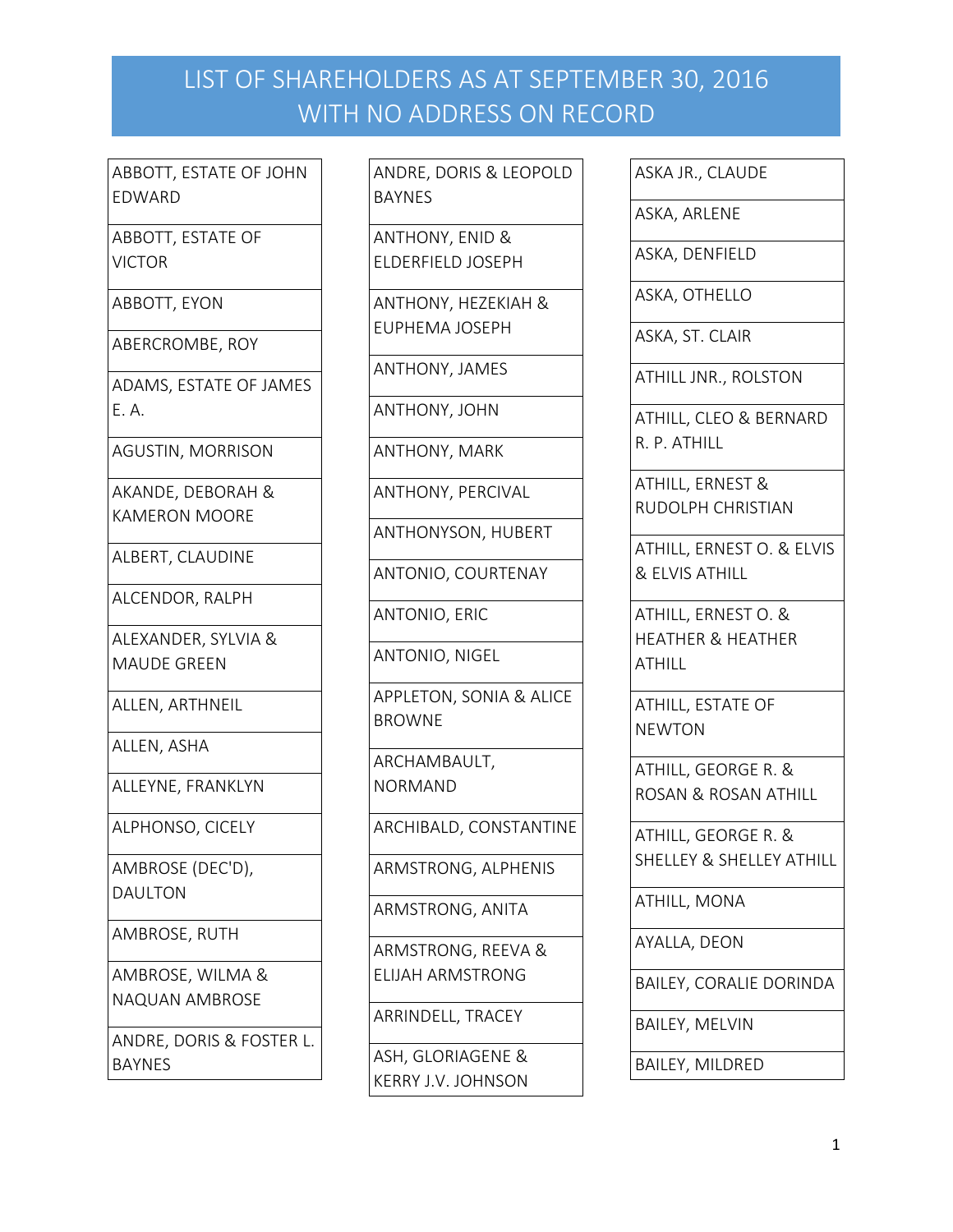BAILEY, THE ESTATE OF DESMOND & ARIMINTA BAILEY

BAINES, AVERY

BALDWIN, HELEN

BAPTIST, ROY

BAPTISTE-MARTIN, DORIS

BARNABAS, ESTATE OF WALTER J.

BARNARD, ESTATE OF **JEFFERSON** 

BARNES, AUSTIN

BARNES, CICELY

BARNES, DESIREE

BARNES, EDWARDSON

BARNES, ELGEN

BARNES, ELIZABETH & NEIL J. BARNES

BARNES, THE ESTATE OF JOSEPH

BARNES, WINSTON

BARRANT, TAMIKA

BARROW, ENID

BARTHLEY, GILBERT

BARTON, DORIS

BARTON, DRETZEL

BASCUS, DALMER

BASCUS, LEON

BASCUS, SHEILA

BASCUS, STELLA

BAYNES, KELVIN

BEAZER, ESTATE OF OSWALD E.

BECKLES, JAMES

BEHMKE, GEORGE

BELLOTT, HERMINE

BENJAMIN, ARLENE

BENJAMIN, AUSTIN

BENJAMIN, BARBARA & FITZROY BENJAMIN

BENJAMIN, CARLA

BENJAMIN, CHRISTOBELLE & DENISE C. BENJAMIN

BENJAMIN, DAMIEN

BENJAMIN, EILEEN

BENJAMIN, EILEEN & EUGENE & EUGENE W. BENJAMIN

BENJAMIN, EUNICE & MIZETH E. BENJAMIN

BENJAMIN, FRANCISCA

BENJAMIN, GAIL

BENJAMIN, GWENDOLYN G. BENJAMIN, ICFORD BENJAMIN, ICYLMA BENJAMIN, IRENE & ELENORA P. BENJAMIN BENJAMIN, JAMES BENJAMIN, JEANNIE BENJAMIN, KEN BENJAMIN, LAUCHLAND & MADELINE BENJAMIN BENJAMIN, LEONARD BENJAMIN, NADIA BENJAMIN, PEVRIL BENJAMIN, RAYMOND BENJAMIN, REGINALD BENJAMIN, ROY SYLVESTER BENJAMIN, SANDRA BENJAMIN, TANYJA BENJAMIN, VERONICA BENJAMIN, WILFRED BENTA, ASHLEY BENTA, BERNADETTE BENTA, BERNICE

BENTO, OLIVE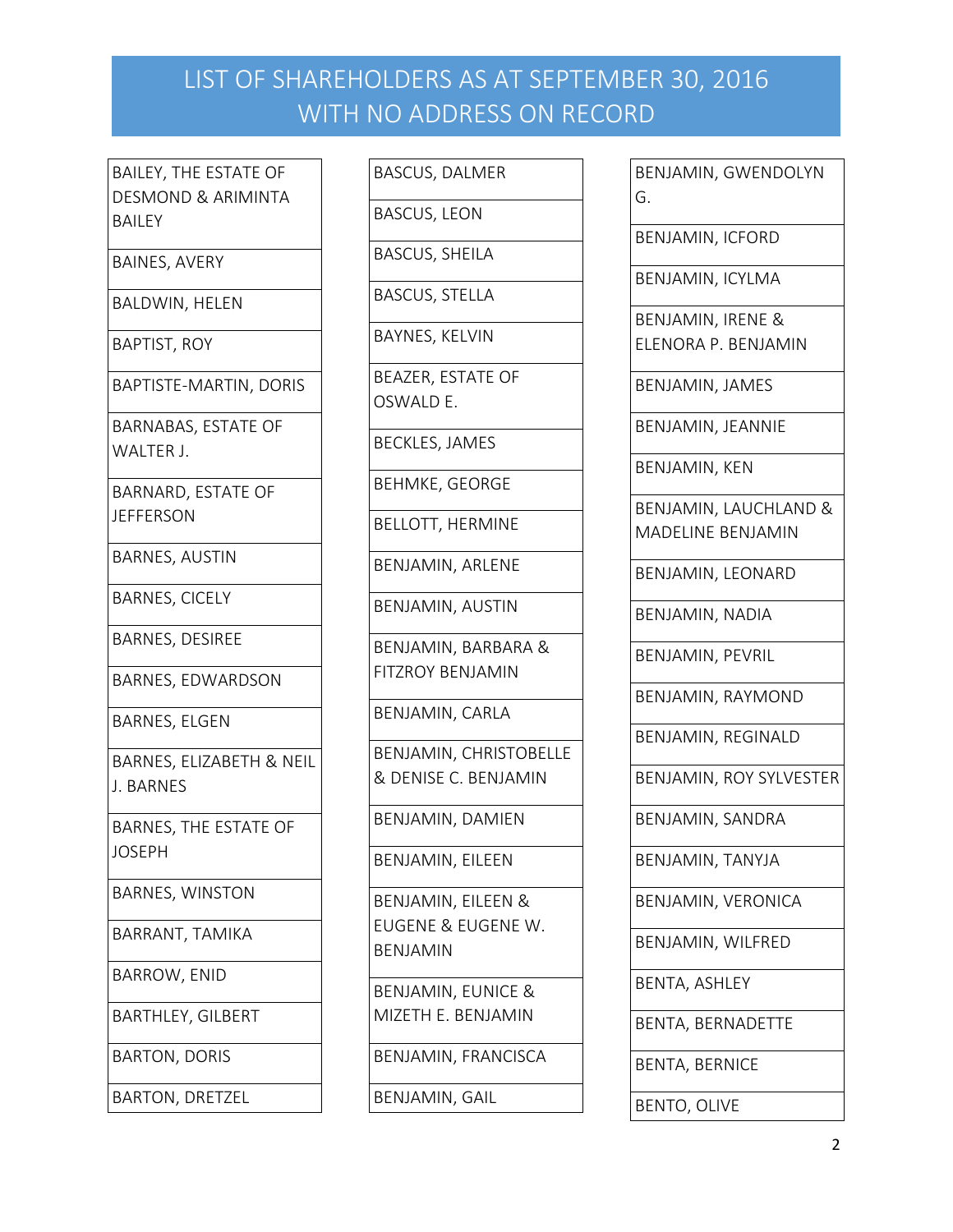BIRD, ETHELYN & YELENA BIRD

BIRD, KIM & YELENA BIRD

BIRD, ROSWALD

BIRD, SONIA

BIRD, YELENA & ETHELYN BIRD

BLACKMAN, FRANK

BLANCHARD, MICHELE

BLANCHETTE, JASON

BLANCHETTE, RENAUD

BLOODMAN, VERNA & JAMIE D. BLOODMAN

BOSTON, TRACEY

BOULOS, LIONEL

BOURNE JR., RANDOLPH

BOURNE, JENNIFER

BOURNE, ST. CLAIR

BOWEN(dec'd), URSULA & CORNELIUS BOWEN & DAWN GRIFFITH

BOWERS, EUSTACE & MARIEL & MURIEL BOWERS

BOWERS, EUSTACE W.

BRADFORD, KAYLA

BRAGGS, MONICA

BRAITHWAITE, AUBREY

BRAITHWAITE, EDGAR

BRAITHWAITE, VELMA

BRAZIER, NORRIS

BRIDGES,

CHRYSANTHEMUM

BRIDGES, NORMAN

BRIDGES, PAMELLA

BRODIE, ALVIS

BRODIE, CARDEN

BRODIE, DENISE & RAYMOND FULLERTON

BRODIE, HELEN & TREVOR A. BALDWIN

BROWN, ALFRED

BROWN, CLARENCE

BROWN, INETA

BROWN, JOHN J. & ROSELYN L. & ROSELYN L. BROWN

BROWN, JOHN J. & VERE H. & VERE H. BROWN

BROWN, SHARON

BROWN, TAMISHA & EMMA HODGE

BROWNE, ADA

BROWNE, CLIFTON & LORINE HENRY

BROWNE, EDWARD

BROWNE, ESTATE OF HAROLD

BROWNE, GARFIELD

BROWNE, GWENETH

BROWNE, JOSEPH

BROWNE, THE ESTATE OF **STANLEY** 

BRUMANTE, BERNARD

BRYAN, CHARLESWORTH & PATRICE BRYAN

BRYAN, ESTATE OF MARILYN

BRYAN, JAMES

BRYANT, IOLDA & ANDREW G. LONGFORD

BUCKLEY (DEC'D), **LINDBERGH** 

BUCKLEY, ELENOR

BUCKLEY, LESTER

BUCKLEY, SANDRA

BUNTIN, ESTATE OF WILLIAM

BURKE, BARBARA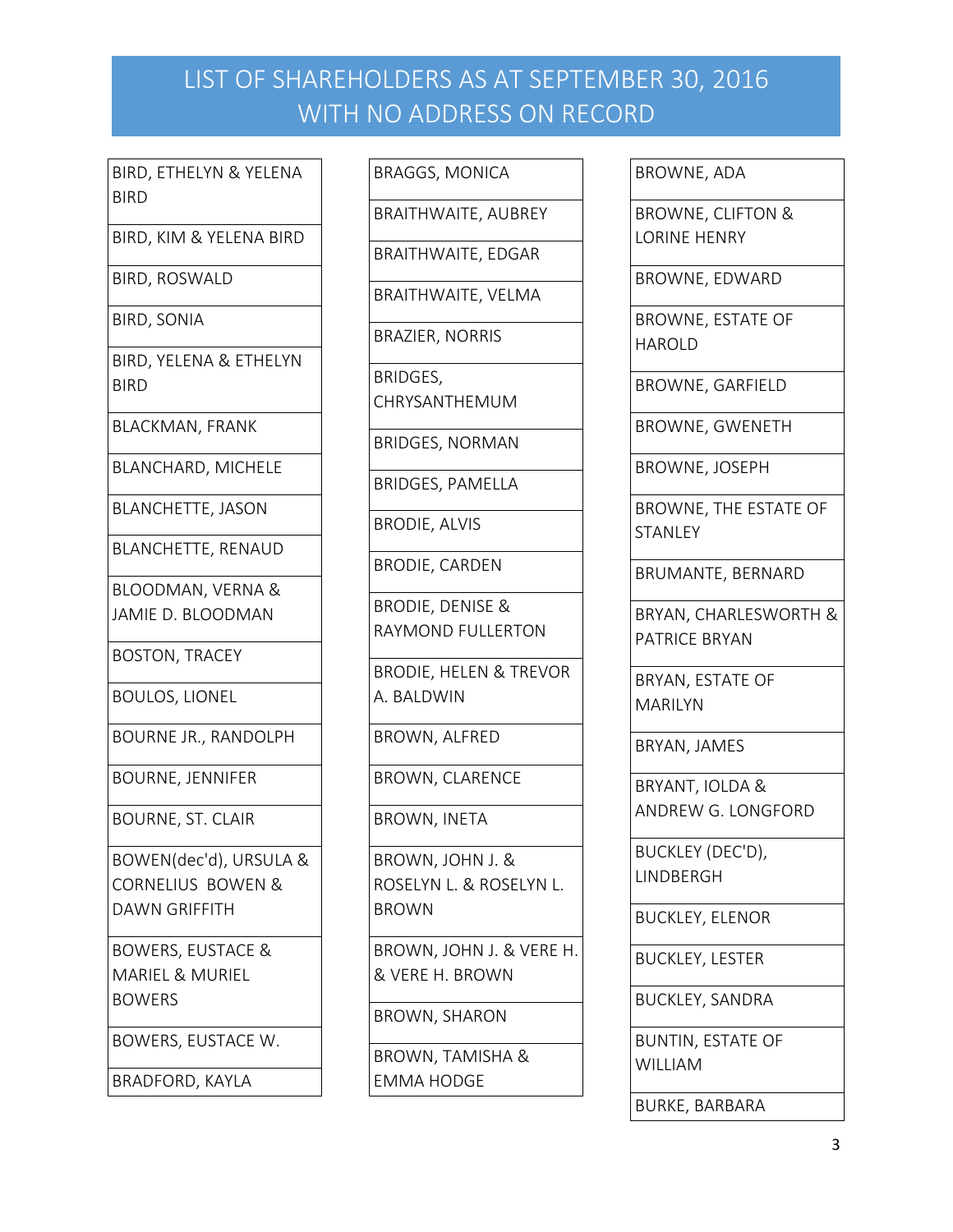BURKE, EMANUEL

BURLEIGH, NAOMI

BURTON, ISAAC

BYERS, BEATRICE

BYERS, BRENDALYN

BYERS, MELVIN

C.THOMAS-BARRETO, DENISE & ANJULI R.

BARRETO

CABRAL, CLIFTON & FLORA CABRAL

CAINES, VALDON

CAMACHO, STELLA & DAVID & DAVID CAMACHO

CAMACHO, STELLA B.

CAMPBELL, COURTNEY

CAMPBELL, OSCAR

CANNON, MONICA & ROSANIO DUBLIN

CANNON, MONICA & MICHAEL & MICHAEL E. **CANNON** 

CANTERBURY, ANDREA

CARLOS, ESTATE OF STALKER & EDITH V. CARLOS

CARMICHAEL, ESTATE OF SHEILA

CARMICHAEL, GAIL

CARMICHAEL, VICTOR

CARR, FITZROY

CARR, FITZROY & MONIQUE & MONIQUE CARR

CARROTT(DEC'D), MILLICENT

CARROTT, ADLAI & OPHELIA CARROTT(Dec'd)

CARTER, DIANE & TERRANCE DONAWA

CARTY, CURTDALE

CARTY, GENEVIEVE

CARTY, NATHANIELLE

CARTY, PATMORE

CARTY, ROY

CASTRO, EVELYN & S BROOKER

CHALLENGER, EFFIE

CHALLENGER, JACQUELINE & FELICIA ISAACS

CHALLENGER, TERRENCE

CHALLENGER, WESLEY W.

CHAPMAN, SARAH

CHARLES (DEC'D), JOSEPH A. & THAMAR B. CHARLES

CHARLES, ALDRICK

CHARLES, AMELIA

CHARLES, ARLENE

CHARLES, BEATRICE

CHARLES, CHARLENE

CHARLES, CLARENCE

CHARLES, EDWARD

CHARLES, ESMERALDA

CHARLES, ESTATE OF GEORGE

CHARLES, ESTATE OF GUIDILE

CHARLES, ESTATE OF **HENRY** 

CHARLES, JUSTIN

CHARLES, KENNETH

CHARLES, LAWRENCE

CHARLES, LEON

CHARLES, LOUISE

CHARLES, MONROE & CINDY CHARLES

CHARLES, NORRIS

CHARLES, OMAR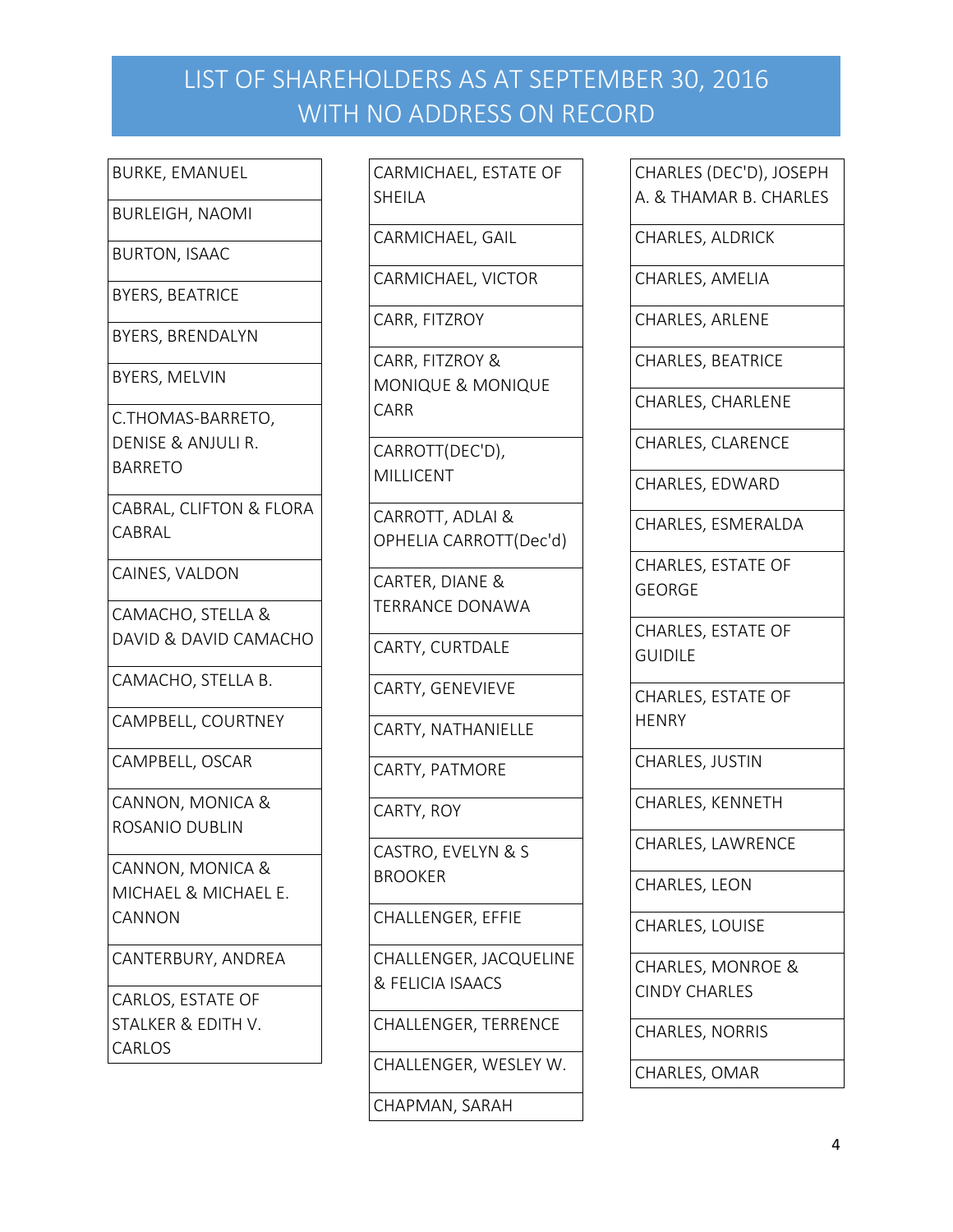#### CHARLES, PATMORE

CHARLES, ROGER & ROGER R. & ROGER R. CHARLES

CHARLES, RUPERT & CONDROY & CONDROY **CHARLES** 

CHARLES, RUPERT & HILSWORTH & HILSWORTH CHARLES

CHARLES, RUPERT & NELLIE & NELLIE CHARLES

CHARLES, RUPERT E. N.

CHARLES, SELINA

CHEONG, SIMONE

CHIEPPA, DENISE

CHIEPPA, WAYNE

CHRISTIAN, ALFRED

CHRISTIAN, ANIMAY

CHRISTIAN, BERNARD

CHRISTIAN, BRIAN

CHRISTIAN, CAVELLE

CHRISTIAN, CHARLESWORTH

CHRISTIAN, CLAUDETTE

CHRISTIAN, D. LESLIE

CHRISTIAN, DAISY & ELDERFIELD HOPKINS

#### CHRISTIAN, DAWN

CHRISTIAN, DENISE & CHRISTOBELLE CHRISTIAN

CHRISTIAN, DONALD P. & EULALIE & EULALIE **CHRISTIAN** 

CHRISTIAN, E. CHRYSTAL

CHRISTIAN, EVERTON

CHRISTIAN, FABIAN

CHRISTIAN, GERALD

CHRISTIAN, HELEN

CHRISTIAN, HENDERSON

CHRISTIAN, JUNIE

CHRISTIAN, KEITHLEY

CHRISTIAN, LISSEL-ANN

CHRISTIAN, MICHAEL

CHRISTIAN, RALPH

CHRISTIAN, ROSEMARIE

CHRISTIAN, ROY

CHRISTIAN, SAMANTHA

CHRISTIAN, SAMUEL

CHRISTIAN, THEODORE

CHRISTIAN, THOMAS A. & VIOLA E. CHRISTIAN

CHRISTIAN, YURI

CHRISTIAN-HUGHES, ELAINE

CHRISTMAS, RAWLE

CHRISTOPHER (DEC'D), JOSEPH E & CECILY **CHRISTOPHER** 

CHRISTOPHER, ALFRED

CHRISTOPHER, JACQUELINE

CHRISTOPHER, ROXANA

CHRISTOPHER, RUPERT

CHRISTOPHER, SHARON

CHRISTOPHER, STEPHEN

CHRISTOPHER, STEPHEN R.

CHRISTOPHER, ZINWORTH

CLARKE(dec'd), BARBARA

CLARKE, CARDEN

CLARKE, CARDEN CONLIFF

CLARKE, CHRISTINE

CLARKE, COLIN

CLARKE, DAVE

CLARKE, LORNA & IONIE PHILIP

CLAXTON, LONETTE

CLUB, A.F.B.U.W.I. IN COOP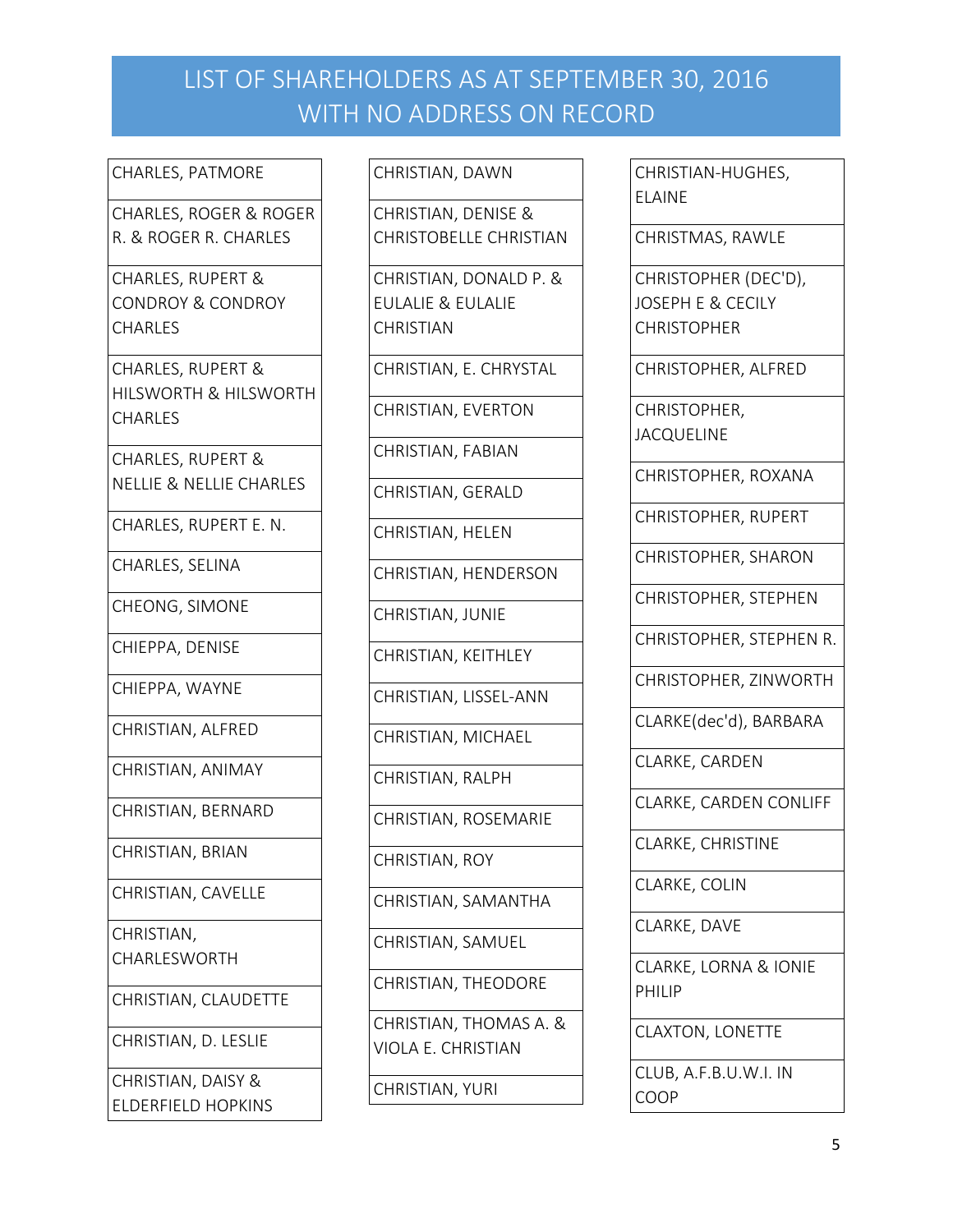COLBOURNE, ADASSA & MAVIS GORDON

COLE, ARTHUR & CHERYL & CHERYL COLE

COLE, ARTHUR A. & CHARMAINE COLE

COLE, ARTHUR A. & JANET COLE

COLE, ARTHUR A. & ARTHUR J. & ARTHUR J. COLE

COLE, DELNER

COMMODORE, MARCEL

CONNOR, ROY & SHERMA M. A. CONNOR

CONSTANT, ESTATE OF BARRYMORE

CONSTANT, DALE

CONSTANT, GOTSON & TYRONE PRINCE

COOK II, WILLIAM RANDOLPH

COOKE, AUSTIN

COOKE, CYNTHIA

COOKE, WALTER

COOPER, MISS EULON & LORINDA COOPER

CORNELIUS, DEON

CORNELIUS, FITZROY

CORNWALL, ESTATE OF EDWARD

COX, GAY

CRANSTOWN, ESTATE OF LYDA

CRUMP, ESTATE OF JOHN E.

CRUMP, GEORGE & GEORGE W. (JR.) CRUMP

CRUMP, GEORGE & RUTH & RUTH M. CRUMP

CULPEPPER, DESLYN

CUNNINGHAM, ANITA

DALEY, AGNES & SHERLAIN **STEVENS** 

DALEY, ESTATE OF **GERTRUDE** 

DALEY, GLENROY C. & ARMINTA & ARIMINTA BAILEY

DALEY, JOY & JANET LAVISCOUNT

DALEY, SHAVENTAL

DANIEL, CAROLINE

DANIEL, DENISE

DANIEL, KEITHLEY

DANIEL, ROZEL

DANIEL, WILLIS & ANDY & ANDY DANIEL

DANIEL, WILLIS & SHELLOIRE & SHELLOIRE DANIEL

DANIELS (DECEASED), EREN Z. D

DASH, JAN

DAVID (DEC'D), JANE A. E.

DAVID, CASMORE

DAVID, FRANKLYN

DAVID, JOHN

DAVID, MYRNA

DAVIS (DEC'D), MYRTLE & THERLINE M. DAVIS

DAVIS (DEC'D), MYRTLE & ALISA MYRNA DAVIS

DAVIS (DEC'D), MYRTLE & E. H. BLACKMAN

DAVIS (DEC'D), MYRTLE & GAIL N. BLACKMAN

DAVIS (DEC'D), WILLIAM D. & JANE ANN E. DAVID (DEC'D)

DAVIS (HARRIS), MAUREEN A.

DAVIS, AGUSTUS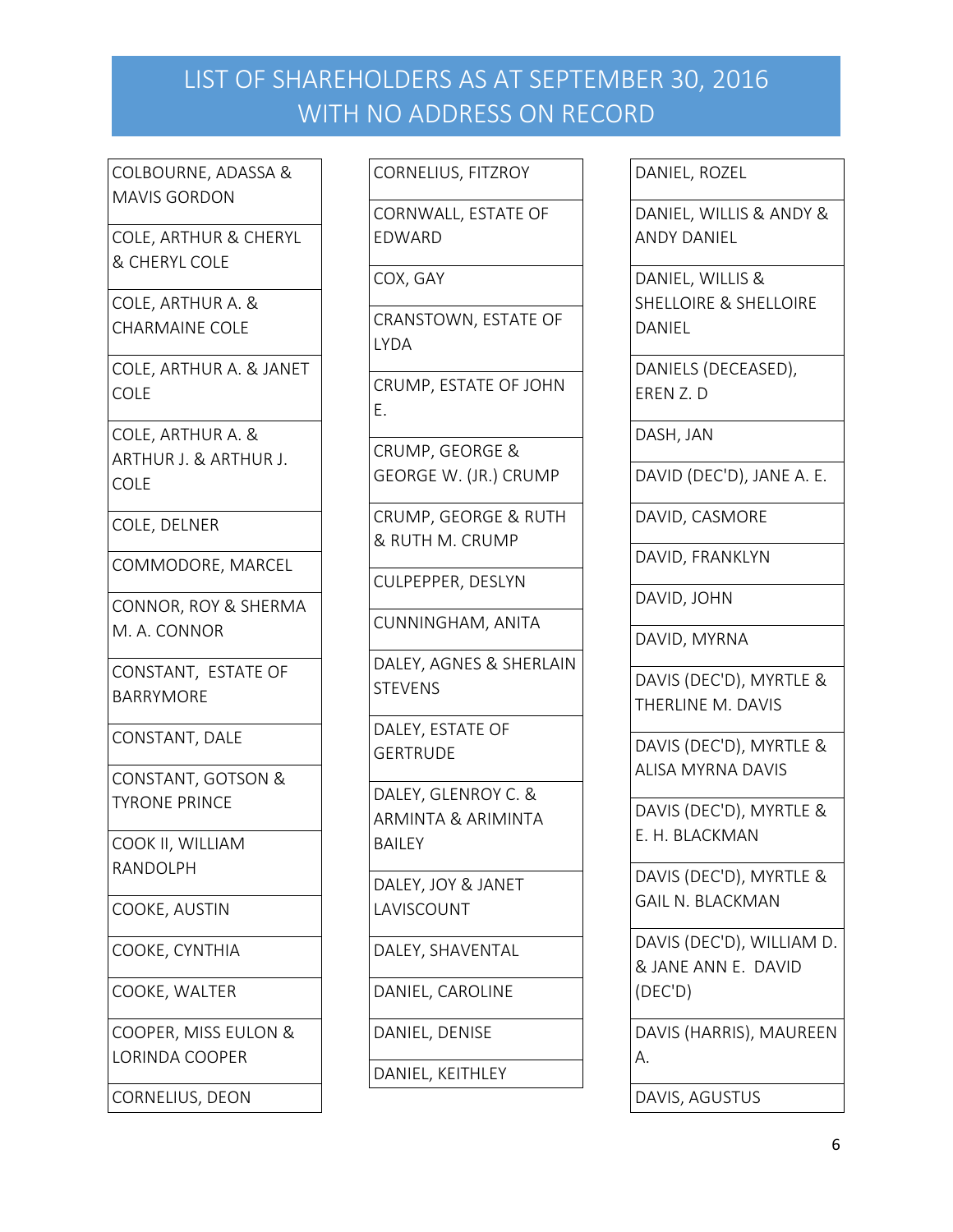### DAVIS, ARNOLD

DAVIS, CAROL

DAVIS, DEVON

DAVIS, ELEANOR

DAVIS, ELFRIEDA

DAVIS, ESTATE OF WALTER

DAVIS, GERTRUDE

DAVIS, INGRID

DAVIS, ISABELLA & DENISE WILLIAMS & DARYL WILLIAMS

DAVIS, ISABELLA & GERALDINE PELLE

DAVIS, LEONARD

DAVIS, NEVILLE

DAVIS, PERCIVAL & PEGGIE WALCOTT

DAVIS, SANDRA

DERRICK, LINELLE & WALTER DERRICK

DESTIN, VALENTINE

DESTIN, VAUGHN

DESTIN, VINCENT

DICKENSON JR., HAROLD

DICKENSON, ESTATE OF DENNIS

DICKENSON, KATHLEEN

DICKENSON, PAUL

DONOVAN, EILEEN

DORAM, VALARIE

DORE, ESTATE OF SAMUEL

DORSETT, ESTELLA

DOUGLAS, ARIEL

DOUGLAS, ROSEMARY & VALERIE DOUGLAS

DOVER, ENID

DOVER, EUSTACE

DOW, ESTATE OF JOSEPH

DOWE, PATRICE

DREW, SHEREE-DEE

DUBLIN, JUDITH

DUNDAS, ANDREA

DUNNAH, CLEMENT

DYER, PETER & EUGENE DYER

DYER, PETER

DYER, SANDRA

EBANKS, ESTHER

EDWARDS (DEC'D), ALBERTINE

EDWARDS, AMELIA & ROSETTA E. HARRIS

EDWARDS, ASHFIELD

EDWARDS, AUBREY

EDWARDS, BEATRICE & LYNETH THOMAS

EDWARDS, CHARLESWORTH

EDWARDS, CHERYL

EDWARDS, CLAUDE

EDWARDS, CUTIE

EDWARDS, CYNTHIA & SHELLY ELLIS

EDWARDS, D. ALGERNON & YVONNE D. EDWARDS

EDWARDS, DAISY & FLEUR **WILLIAMS** 

EDWARDS, DAISY

EDWARDS, DONALD

EDWARDS, EDNA

EDWARDS, EILEEN

EDWARDS, ESTATE OF DAVID

EDWARDS, GARTH

EDWARDS, GEORGE

EDWARDS, HELENA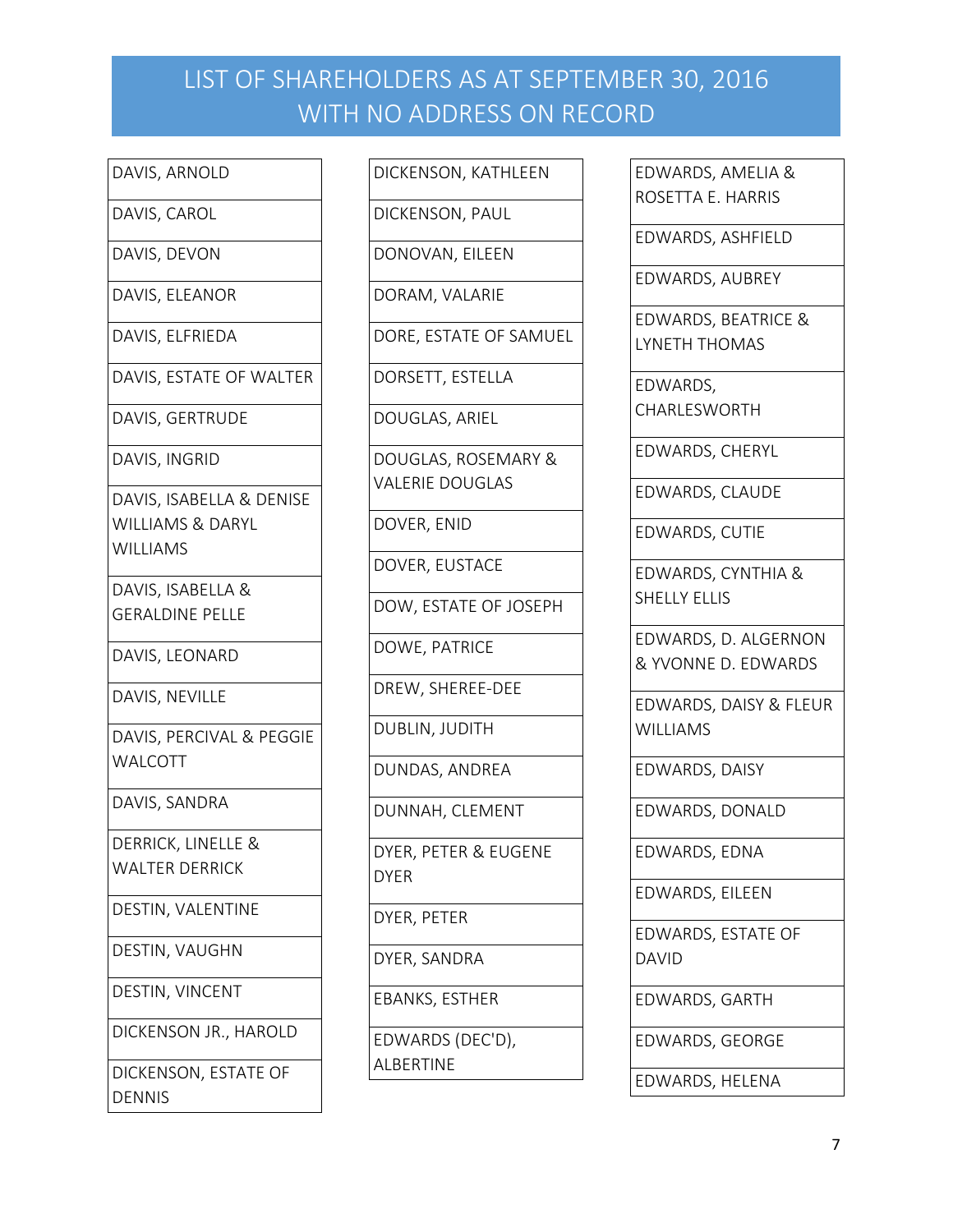#### EDWARDS, HERMAN

EDWARDS, INNOCENT & JENNIFER WATT

EDWARDS, JUDITH

EDWARDS, KAREN

EDWARDS, LAURINE & IAN IRELAND

EDWARDS, LOUISA & SYLVESTER EDWARDS

EDWARDS, MALI

EDWARDS, MARSHA

EDWARDS, MICHAEL

EDWARDS, PATRICK

EDWARDS, RACQUEL

EDWARDS, RODNEY

EDWARDS, RUTHLYN

EDWARDS, SARAH

EDWARDS, TERRY

EDWARDS, TOBIAS & GLADYSTINE JAMES

ELVIN, ANITA

ELVIN, ESTATE OF ENOCH A.

ELVIN, MYRNA

EMANUEL, ANDREW

EMMANUEL, ALVIN & EUGENIE V. EMMANUEL

ENGLAND, KATHERINE

EPHRAIM, ESTATE OF JOSEPH & ADA EPHRAIM

EPHRAIM, JOSEPH

ETINOFF, ESTATE OF ANN

EUDELLE, JACQUELINE & CLINTON SHAW

EUSON, OUIDA

EVANS, JOHN & MARY PHILLIP

EVANSON (DEC'D), MARINA

EVANSON JR., GEORGE

EVANSON, TANYA

EVANSON, WILBERT

FARARA (DEC'D), JAYME I. & SHEILA SKELLON FARARA

FARARA MARTIN, DEBORAH

FARQUHAR, DANNY

FARQUHAR, JOHN

FARRELL, CHARLES

FARRELL, CHERYL

FARRELL, ESTATE OF JOSEPH & VIOLA FARRELL FARRELL, GLORIA & SHIRLEY FARRELL

FARRELL, GLORIA & DIANNE FARRELL

FARRELL, RUTHLYN

FAUSTIN, RODERICK

FENTON, MAURICE

FENTON, THOMAS & JULIO FENTON & DERRICK FENTON

FERNANDEZ, BROOKE

FERNANDEZ, JOHN

FINCH, CORA

FINCH, PAULINE

FLAX, D'OR

FLAX, ESTATE OF RUNAKO

FLAX, JAMILA

FLAX, JENAIS

FLAX, JO-ANN

FLAX, JOSE

FLAX, LESTER

FLAX, RONALD

FLOISSAC, ELLEN

FLOYD, JOSEPH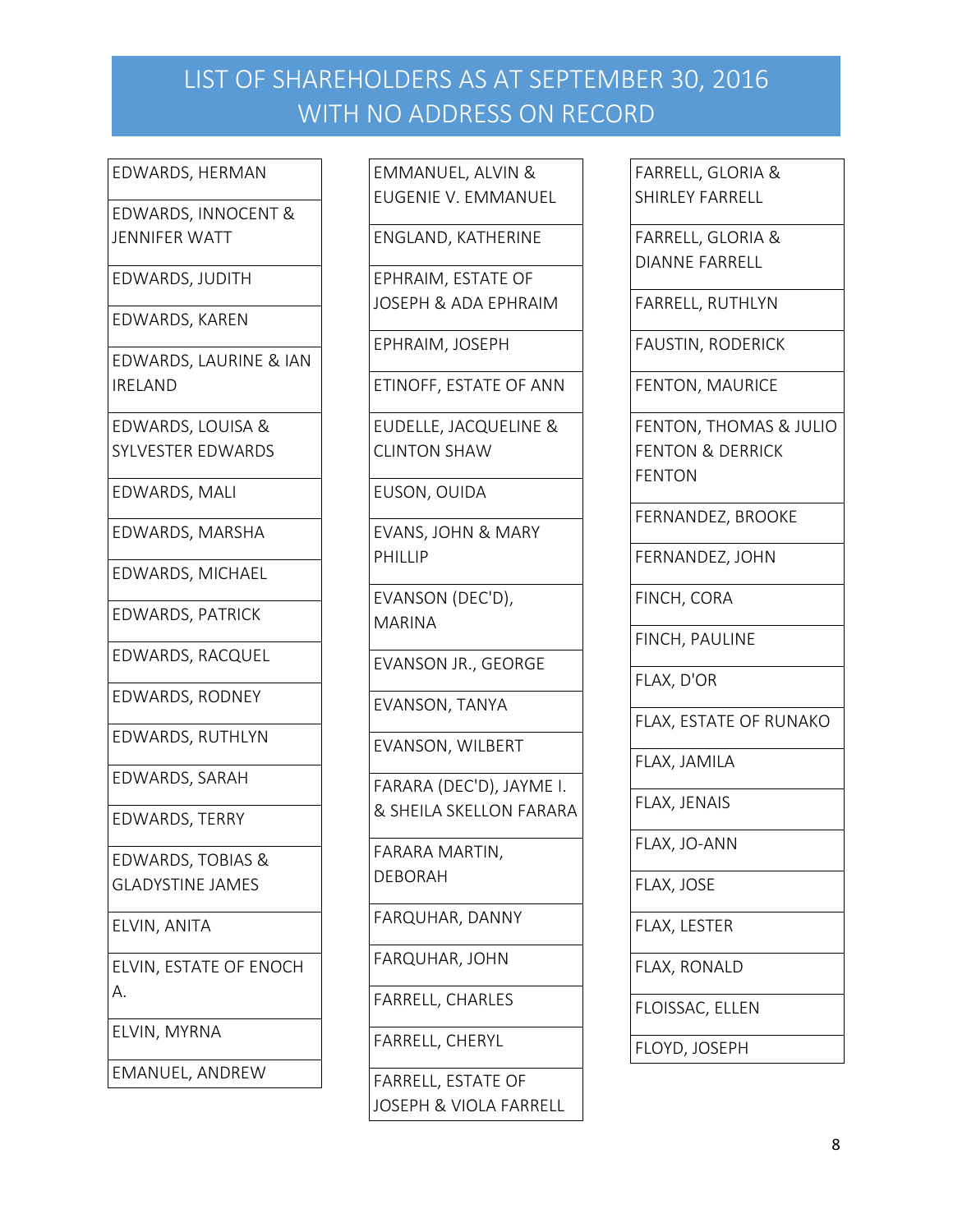FORD, AUDREY & MAVIS **MICHAEL** 

FORDE (DEC'D), ALLAN

FORDHAM, ALTIMA

FORSYTH, JOHN & VALESKA FORSYTH

FOSTER, ANDRE & MARTIN L. FOSTER

FOSTER, MARTIN

FOSTER, PIERRE

FRANCIS, ALEC & CARL J. FRANCIS

FRANCIS, BERNICE

FRANCIS, CYNTHIA & A. BROWNE & CEDRIC E. FRANCIS

FRANCIS, DAVID & F.L.E. FRANCIS

FRANCIS, EARL

FRANCIS, GRETTA

FRANCIS, HELEN

FRANCIS, IVY

FRANCIS, JACQUELINE

FRANCIS, JANICE

FRANCIS, LORNE

FRANCIS, LORRAINE

FRANCIS, NORMAN

FRANCIS, REXFORD & ROSLYN FORDE

FRANCIS, SELVYN

FREDERICK (DEC'D), ENA

FREDERICK, LYNROY

FREDERICK, PETRONELLA

FREDERICK, ROTHLEY

FREDERICK, VICTORIA

FREEMAN, ILENE

FRIDAY, CLYDE

FURLONGE, GENERIS

FURLONGE, WILLIAM

GABRIEL, VINCENT

GADSBY, NATALIE

GARDINER, DENNIS

GARDNER, BENNIE

GARDNER, ESTATE OF ROBERT

GAYNES, ERNESTINE

GELLIZEAU, GARY

GENERLETTE, THEODORE

GEORGE (DEC'D), ALGIN E. D.

GEORGE (DEC'D), WINIFRED E.

GEORGE, ALPHONSO & SUSANNAH GEORGE

GEORGE, CARLTON

GEORGE, CAUDLEY

GEORGE, ELFORD

GEORGE, ESTATE OF CARMEN

GEORGE, PEARLINA & EDMOND H. LAKE

GEORGES, NORRIS

GEORGES, VERA & NADIA YEARWOOD

GIBBONS, DARRYL

GIBBONS, SHERYL

GILBERT, ESTATE OF FREDERICK

GILBERT, VILNA

GILL, CHIRON

GILPIN, NICOLE & CHERRISA DICKENSON

GLOADE, ESTATES OF GEORGE & DOROTHY A. GLOADE

GOLDING, LINDA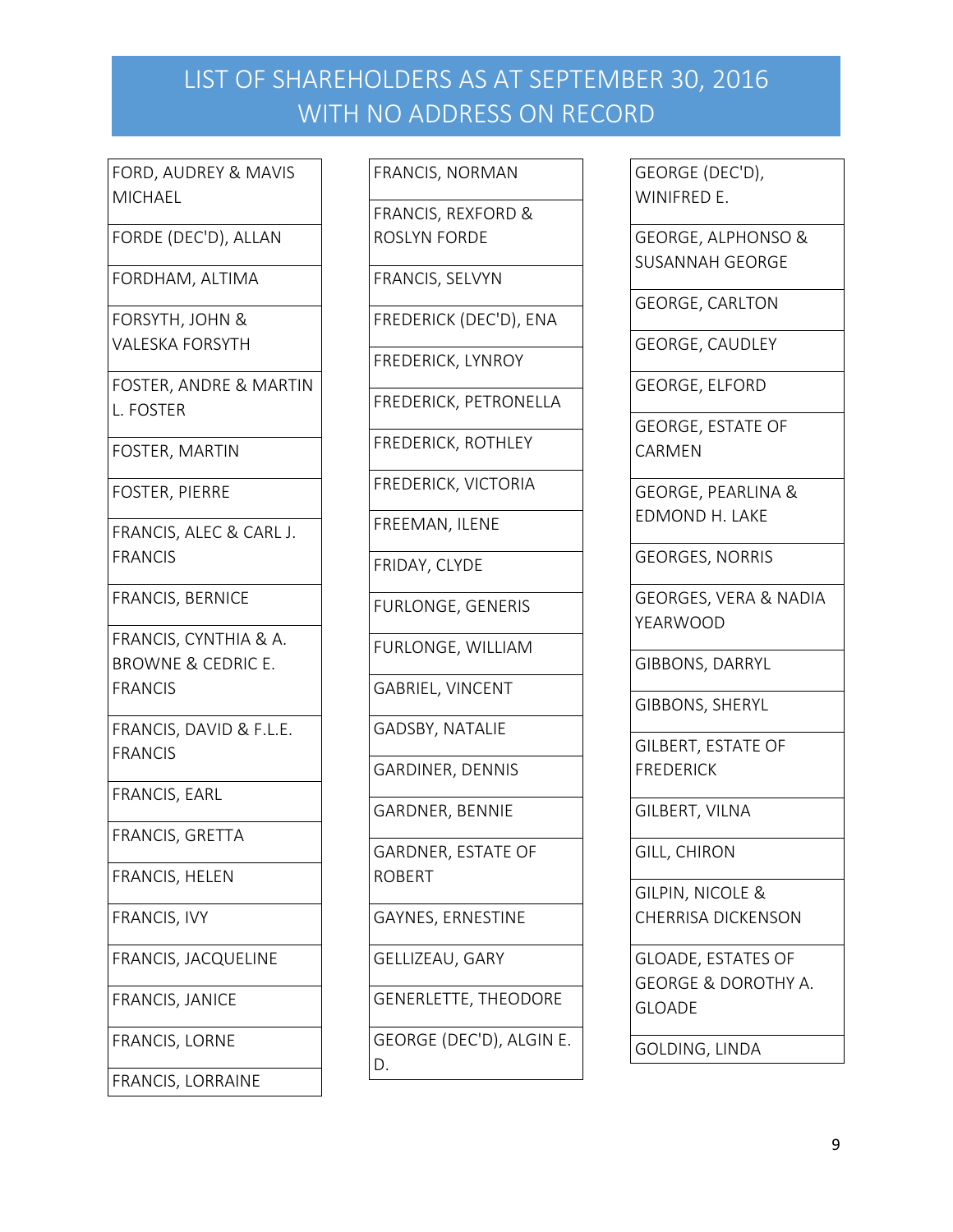GOMES, JERE & CATHERINE L. D. GOMES

GOMES, PAULINE & DION D. FRANCIS

GONSALVES, LISA-ANN

GONSALVES, RAVI

GOODWIN, YVONNE

GORDON, ARLENE

GORDON, COLIN

GORDON, GEORGIANA

GORDON, HELEN & DESIREE EDWARDS

GORDON, HENRY

GORDON, JOYCELYN & JOAN GORDON

GORDON, PETER

GORDON, RALPH

GORDON, WENDELL

GORE, BERTRAN

GORE, GERARDE

GORE, KENROY

GORE, MARIE

GORE, OGWAMBI

GOTHA JR., KATHLEEN

GOTHA SR., KATHLEEN

GOTHA, ANIKA

GOTHA, AUBREY

GOTHA, ENID

GOTHA, GLENROY

GOTHA, RAYMOND

GOTHA, YVONNE

GOULD, ETHEL

GOULD, RONALD

GOULETTE, ANNETTE

GRAHAM, ALISTER

GRAHAM, AMANDA

GRANT, ENID

GRANT, KERRY-ANN

GRANT, SEAN

GRAY, CHARISSA

GRAY, MONIQUE

GREAUX, INEZ

GREEN, DOROTHY

GREENAWAY, ALBERTA

GREENAWAY, DAISY

GREENAWAY, JONATHAN

GREENAWAY, JOSEPH

GREENAWAY, LINDA

GREENAWAY, NORMA

GREENAWAY, SAMUEL

GREENAWAY, SANDRA

GREENAWAY, THOMAS

GREENE, BEVERLY & ANDREW PAYNE

GREENE, VERNA

GREGORY, GERMAINE

GREY, MONIQUE

GRIGG, RICHARD

GROVE, MARGARET

GRUMPLER, PIERRE

HALLIDAY, MARY

HALLPIKE, FILLMORE

HALLPIKE, JANE

HALSTEAD, DONALD

HAMILTON, CHESLEY

HAMILTON, JEAN

HAREWOOD, MICHELL

HARMON, NICHOLAS

HARNEY, CLARENCE

HARNEY, FELICIA

HARNEY, MAY

HARPER, DANIEL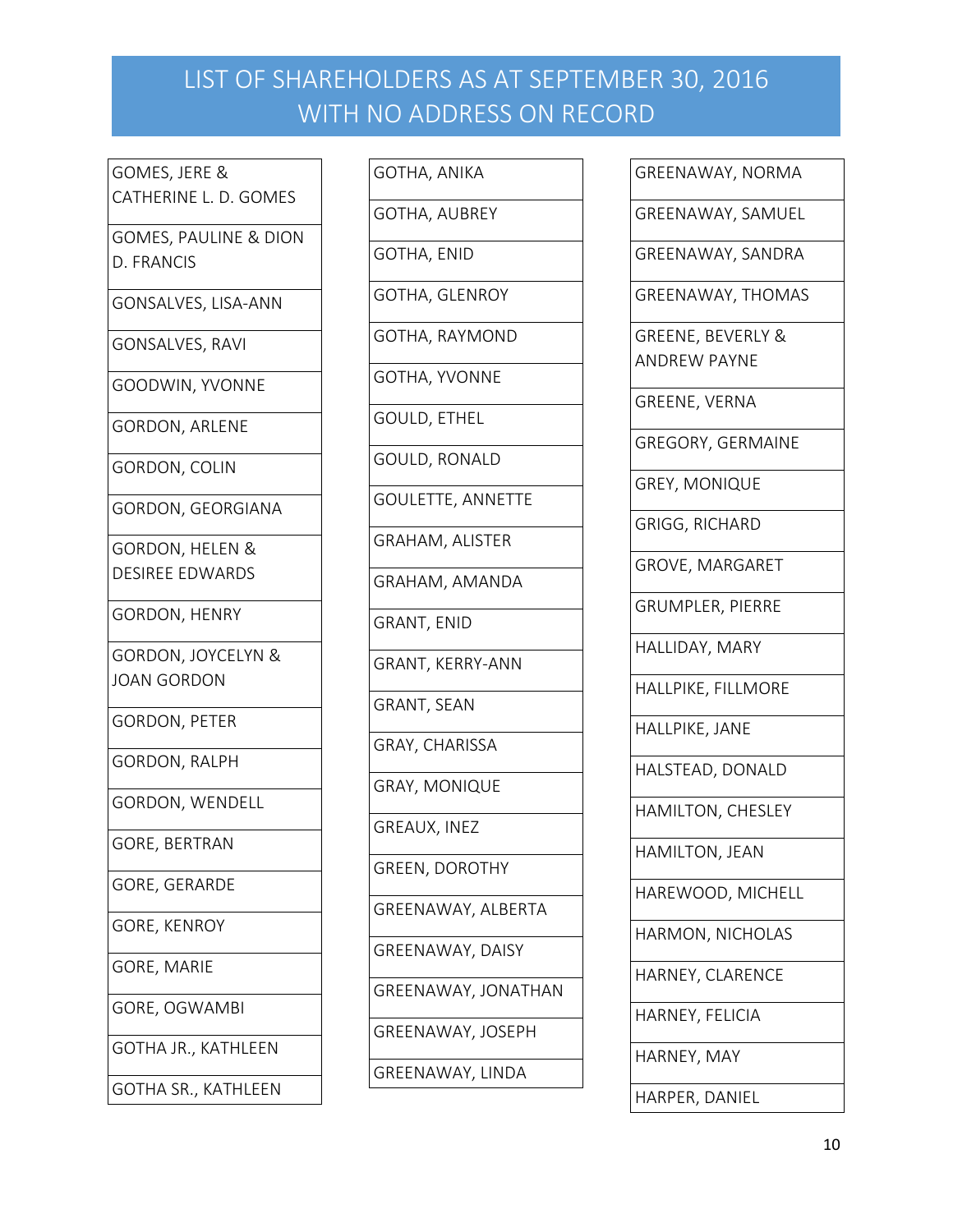HARRIGAN, VERONICA & HARRIET HARRIGAN & JEHNI THOMAS

HARRIS, EMELDA

HARRIS, FABIAN

HARRIS, JOANN

HARRIS, JONATHAN

HARRIS, KENNETH

HARRIS, LEROY

HARRIS, MARTIN & IONIE HARRIS

HARRIS, MONIQUE

HARRIS, SHERISA

HARRIS, THE ESTATE OF JAMES

HARRIS, VERN

HARRIS, VERNON

HARRIS, WINNIFRED

HAYWOOD, EILEEN

HAYWOOD, LEILA

HAZELWOOD, ESTATE OF MARY

HAZELWOOD, KATHLEEN

HAZELWOOD, PATRICIA & VICTOLINE B.HAZELWOOD

HECTOR, DALMA

HECTOR, NORMANDY

HECTOR, WILLIAM & DIANA HENRY

HECTOR, WILLIAM & ORIANA HENRY

HENRY (DEC'D), THOMAS C.

HENRY, ADOLPHUS & CICILY HENRY

HENRY, ANNIE

HENRY, ASHTON

HENRY, CATHERINE

HENRY, CATHERINE

HENRY, CHARLES

HENRY, CHARLES

HENRY, EDWARD

HENRY, ESTATE OF EDITH MARY

HENRY, ESTATE OF PHILIP

HENRY, ETHEL

HENRY, FELIX

HENRY, GERALD & MADELINE HENRY

HENRY, GERALD

HENRY, GERTRUDE & RALPH S. N. NEDD

HENRY, GHAMALE HENRY, HARLAND HENRY, HELMUT HENRY, HENRIETTA HENRY, JAMES HENRY, JANET & DEBORAH **HENRY** HENRY, JASPER HENRY, JENNY HENRY, LOUISE HENRY, MONTIQUE HENRY, NICKLETT HENRY, PATRICIA HENRY, PERCY HENRY, ROSALIA HENRY, ROSEMARY HENRY, ROWAN HENRY, RUPERT HENRY, TACOUMA HENRY, VERA & DAVID HENRY HENRY, VIOLET

HENRY, WILFRED

HERBERT, DENNIS & THELMA HERBERT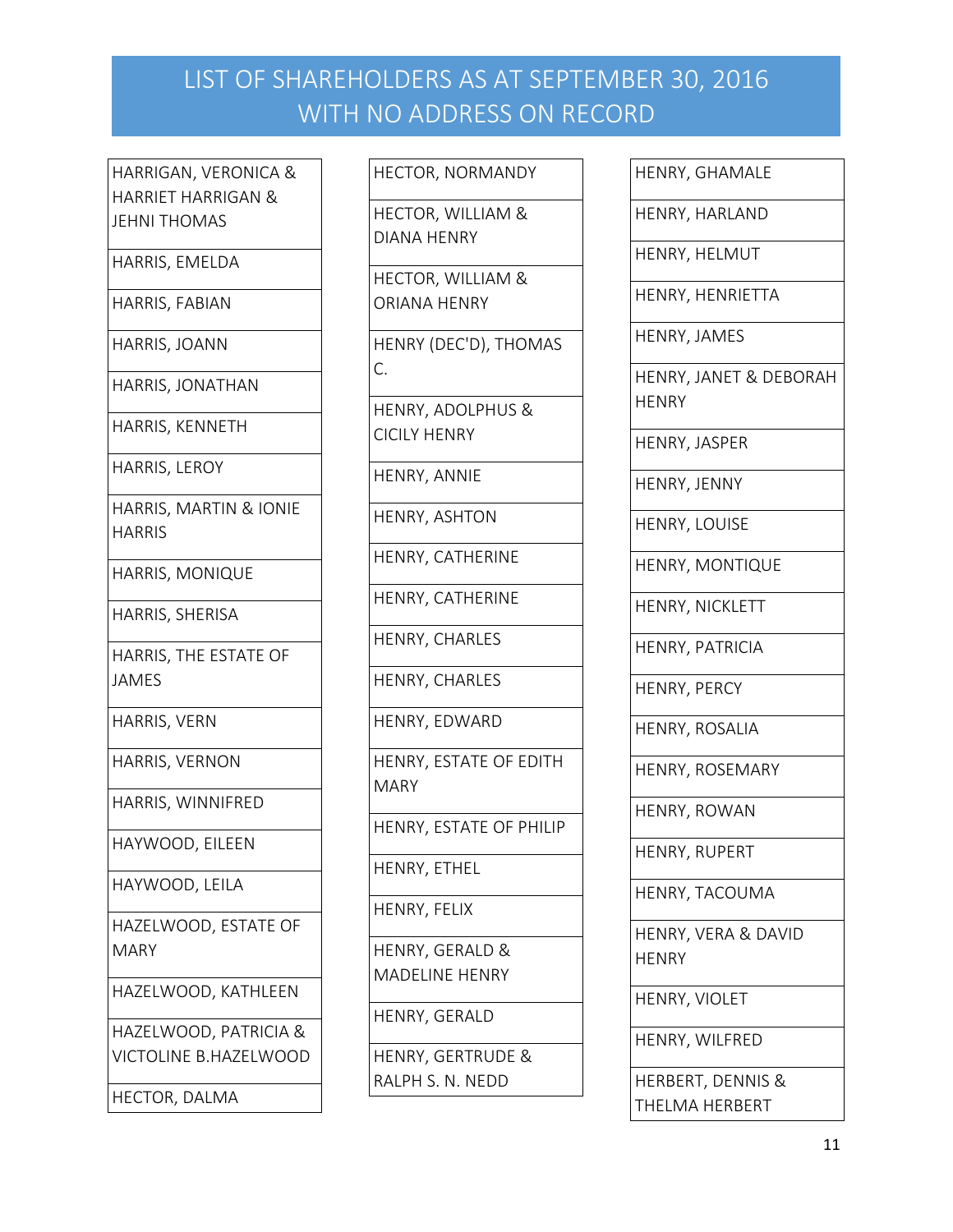HESKEY, CHARLES

HESLOP, DERRICK & YVONNE V. HESLOP

HILAIRE, JOSEPH

HILL SR. (DEC'D), RICHARD E.

HILL, EDWARDSON

HILL, ESTATE OF ADRIAN

HILL, SILMA & ADRAIN SAMUEL

HILL, WALCOTT

HODGE, SARAH

HODGE, WAYNE

HOLBERTON, ESTATE OF EGBERT

HOLDER, LEONARD

HOOD, JESSICA & JOYCELYN HOOD

HOPKINS, BAYNES

HOPKINS, INEZ

HOPKINS, MATTHEW & BAYNES A. HOPKINS

HORSFORD, WILLIAM

HOWELL, CONRAD & LISA GAFFIN

HOWELL, RUBY

HUGGINS, JUSTIN

HUGHES, EDWIN

HUGHES, JOSEPH

HUGHES, GLANVILLE

HUGHES, JOSEPH & AGATHA C. HUGHES

HUGHES, LINDA

HUGHES, MARY

HUGHES, MERRYL

HUGHES, THOMAS & MARY HUGHES

HUGHES, THOMAS

HUGHES, VIOLET

HUMPHREYS, ERROLYN

HUMPHREYS, GAIL

HUMPHREYS, JERAUD

HUMPHREYS, JULIE

HUMPHREYS, NAOMI

HUMPHREYS, ROBERT

HUMPHREYS, ZANETA

HUNTE, SANDRA

IFIL, IROMIE & DALE M. IFIL

IRISH, BERESFORD

IRISH, EVERTON

IRISH, ISLYN & BERTFORD IRISH IRVING, GRACE ISAAC (DEC'D), WILLIAM E. & LAURICE T. ISAAC ISAAC, CERENE ISAAC, CLARICE ISAAC, CYNTHIA & HEATHER JOSEPH ISAAC, DENLEY ISAAC, HENRIETTA & IRWIN GARDNER ISAAC, HENRIETTA

ISAAC, JOHN & RAPHAEL ISAAC

ISAAC, RONA

ISAAC, SARAH

ISAAC, WILLIAM

JACKSON, GAIL

JACKSON, GEORGE

JACKSON, JOSEPH

JACKSON, LONEL

JACKSON, MALVENA & EDLAWN A. B. JACKSON

JACKSON, MARIA

JACKSON, MARIE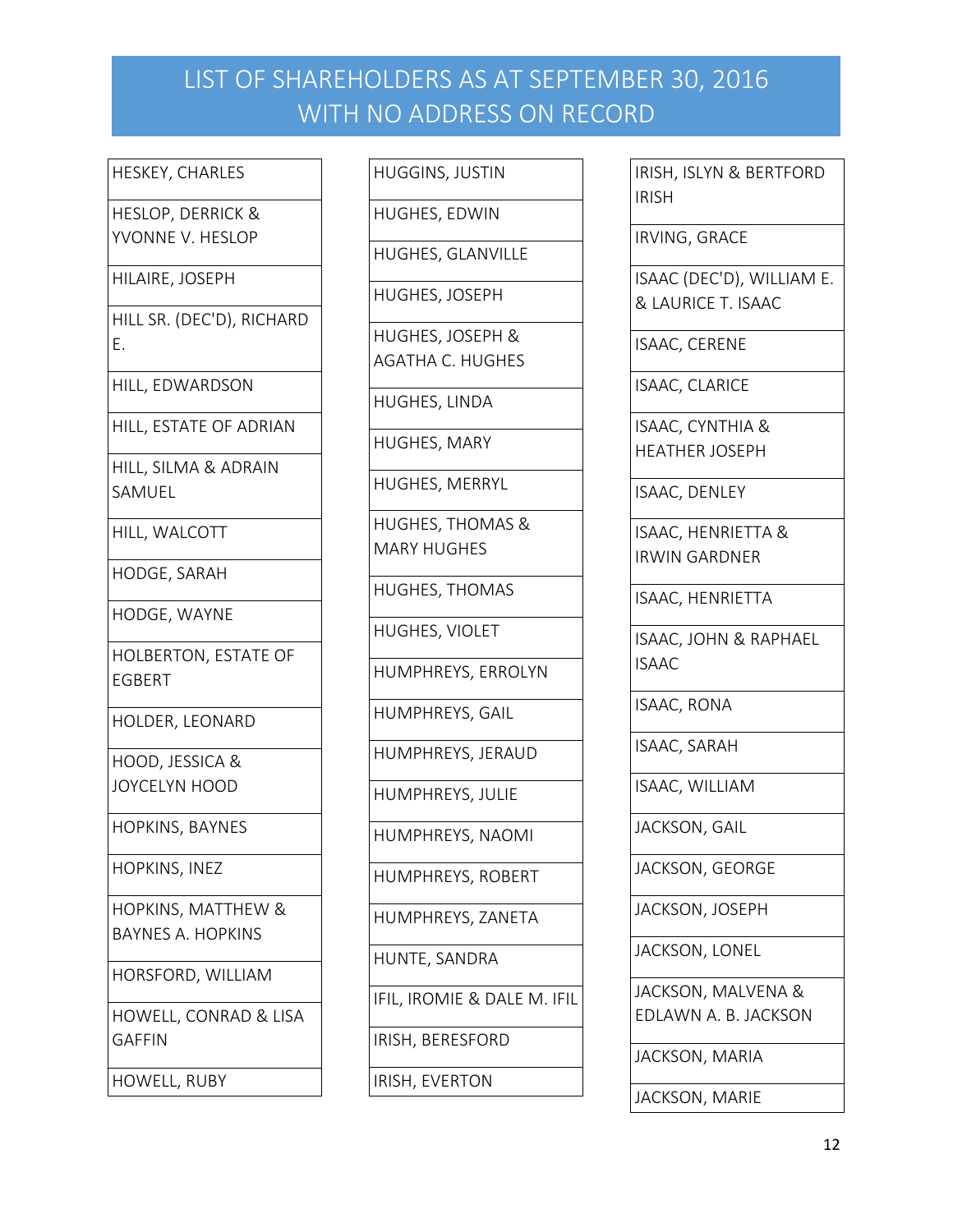#### JACKSON, MILTON

JACKSON, SANDRA & ALTASHIA JOSEPH

JACKSON, SHERRY

JACKSON, SONIA

JACOBS, AUSTIN

JACOBS, CASPA & GWENDOLYN JACOBS

JACOBS, EDWARD

JACOBS, ESTATE OF JAMES

JACOBS, EULENE

JACOBS, GEORGE & MARION R. JACOBS

JACOBS, JUDITH

JACOBS, RITA

JACOBS, RUAN

JAMES, AMWA

JAMES, ARTHUR

JAMES, ASHLEY

JAMES, BLARNEY & CURTIS JAMES

JAMES, CAMELLA

JAMES, CARL

JAMES, CURTIS

JAMES, DALMA

JAMES, DAVID

JAMES, DENISE

JAMES, DUANE

JAMES, EDGAR

JAMES, ESTATE OF EMANUEL & V. SAMUEL

JAMES, ESTATE OF JOSHUA & RUTH JAMES

JAMES, GEO & CHRISTINE JAMES

JAMES, JANICE

JAMES, JERMAINE

JAMES, KAREN

JAMES, MARILYN

JAMES, PRIMROSE

JAMES, ROBERT

JAMES, SAMUEL & LAVAR JAMES

JAMES, SHARON

JAMES, SHARON

JAMES, STEADMAN

JAMES, TERRANCE

JAMES, WENDY

JAMES, WILLIAM

JARDINE, ESTATE OF ALEXANDER & JOHN JARDINE

JARVIS, ANNETTE

JARVIS, ESTATE OF AVIS

JARVIS, FRANK & ROSE JARVIS

JARVIS, FRANK

JARVIS, GERTRUDE

JARVIS, IVOR

JARVIS, JAMES & WINGROVE JARVIS

JARVIS, JAMES

JARVIS, KATHLEEN & AUDWIN JARVIS

JARVIS, LOLA & CYNTHIA A. JARVIS

JARVIS, OSWALD

JARVIS, ST. CLAIR

JARVIS, SYLVANUS

JARVIS, THE ESTATE OF CHARLES

JEFFERY, CLARENCE

JEFFREY, ALBERT & DENNIS R. JEFFREY

JEFFREY, BEAUFORD & CAROLYN JEFFREY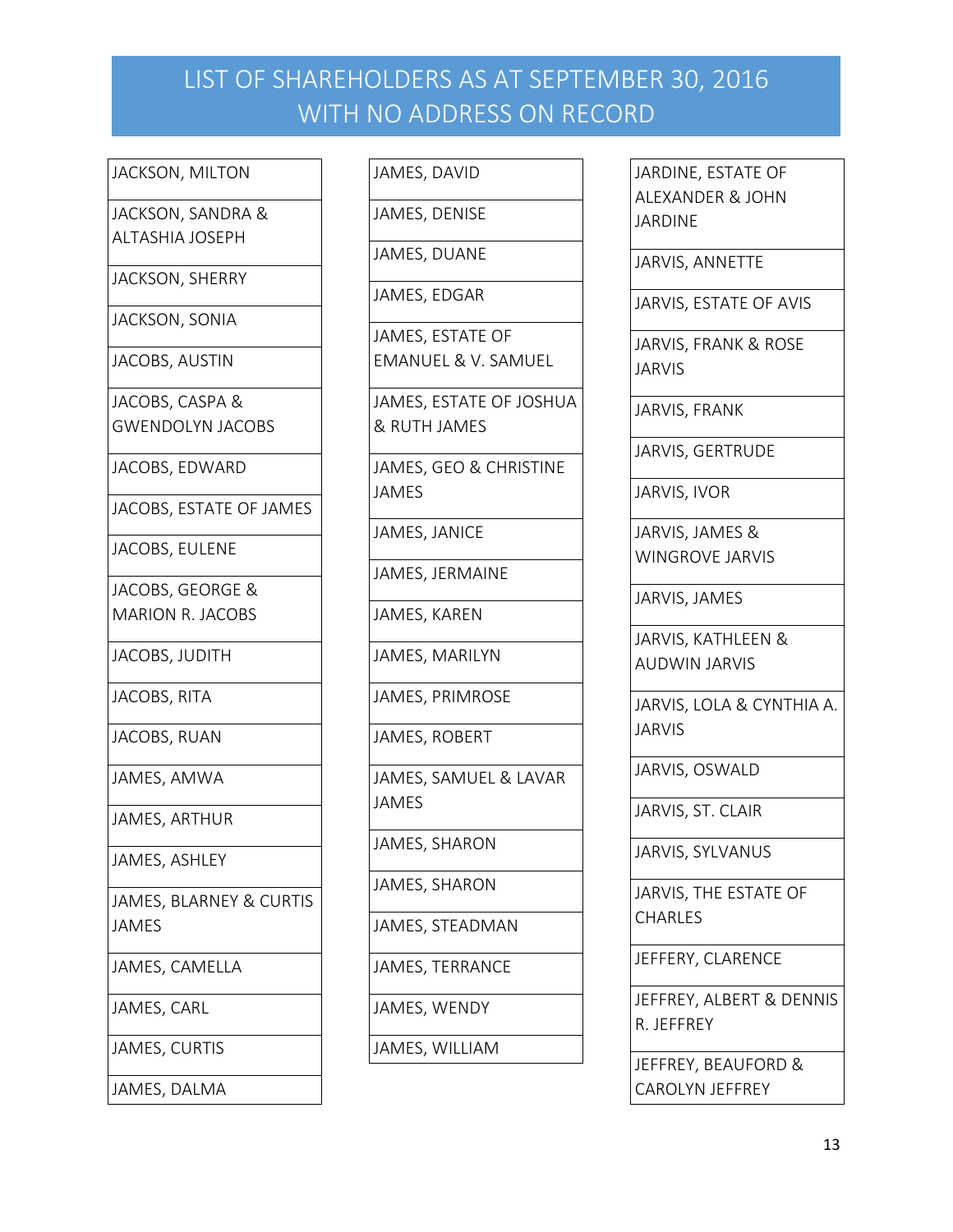### JEFFREY, MC ELROY

JEREMY, MARJORIE

#### JESSEMY, XAVIER

JOHN (DEC'D), JAMES E. A. & INDINA L. JOHN (DEC'D)

JOHN, ANDILLA

JOHN, EDMUND

JOHN, MICHAEL

JOHN, SADIE

JOHNSON, BARBARA

JOHNSON, KERRY & GLORIAGENE ASH

JONAS, ELTON

JONAS, FOSTER

JONAS, GEORGE

JONAS, REGINALD

JONAS, ROYDEN

JONES, HUMPHRY & JAHMEEL S. JONES

JONES, LAVINA

JOSEPH (DEC'D), LAWRENCE J. & GERTRUDE Z. JOSEPH (DEC'D)

JOSEPH SR., STEADROY

JOSEPH, ANNETTE & DAVE **JOSEPH** 

#### JOSEPH, ARNOLD

JOSEPH, BARBARA & KARON BENJAMIN

JOSEPH, BENJAMIN & FITZROY JOSEPH

JOSEPH, CAVELLE

JOSEPH, CHARLES & AMANDA A. JOSEPH

JOSEPH, CHARLES

JOSEPH, CHARLES

JOSEPH, CHRISTOBELLE

JOSEPH, CORNEL

JOSEPH, CUTHBERT

JOSEPH, DEBORAH

JOSEPH, DEBRA

JOSEPH, DELORES & PETER H. AMBROSE (DECEASED)

JOSEPH, DOROTHY

JOSEPH, DUANE

JOSEPH, ESTATE OF AZZARIAH

JOSEPH, EUGENE

JOSEPH, EVERETTE

JOSEPH, EVERTON

JOSEPH, EZRETTE

| JOSEPH, FITZROY |  |
|-----------------|--|
|-----------------|--|

JOSEPH, GILES

JOSEPH, GINA

JOSEPH, HEATHER & MARJORIE E. JOSEPH

JOSEPH, HUBERT

JOSEPH, IRIS & ISALYN JOSEPH

JOSEPH, ISAIAH

JOSEPH, IVOR

JOSEPH, JOEY

JOSEPH, JOSHUA & VERA JOSEPH

JOSEPH, KEN

JOSEPH, LAURENCE

JOSEPH, LEON & LEONTINE JOSEPH

JOSEPH, MARIANNE

JOSEPH, MILBERT

JOSEPH, MITCHUM

JOSEPH, MONIFA

JOSEPH, NORRIS

JOSEPH, OAKLAND & LUCINDA JOSEPH & COMARLY JOSEPH & CEIPHAS JOSEPH & CELEEQUA JOSEPH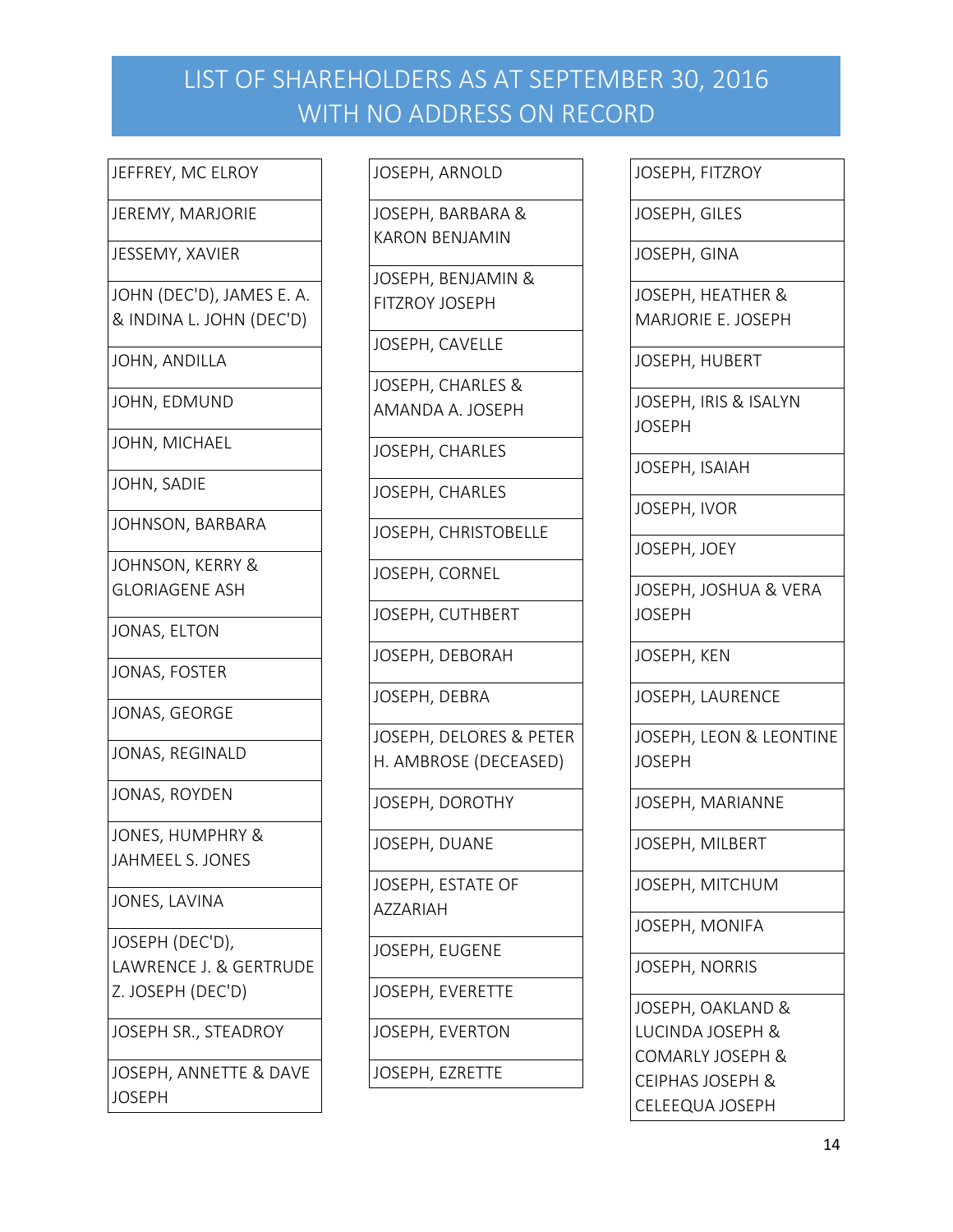JOSEPH, OLIVIA & SHEAN JOSEPH

JOSEPH, OSLYN

JOSEPH, PATRICIA

JOSEPH, PAULINE

JOSEPH, REGINALD & JEFFERSON JOSEPH

JOSEPH, RUKIYA

JOSEPH, RUTH

JOSEPH, RUTH

JOSEPH, SAMUEL ADAM

JOSEPH, SAMUEL M.

JOSEPH, SANDRA

JOSEPH, SHIRLEEN

JOSEPH, SINCLAIRE

JOSEPH, TESSA

JOSEPH, THE ESTATE OF THOMAS

JOSEPH, THOMAS

JOSEPH, TRACEY

JOSEPH, TREVOR

JOSEPH, VANASTER

JOSEPH, VIOLA

JOSEPH, VIVIANNE

JOSIAH, ESTATE OF ITHLANE

JOSIAH, JANENE

JULES, LOUISA

KENDALL, NEIL

KING, EDMOND & MONTAGUE KING

KING, JOEY

KING, K.

KING, MONTEQUE

KING, VIRGINIA

KING, WILLIAM

KINNON, JOSEPH

KIRBY, GARFIELD

KIRWAN, BEATRICE

KIRWAN, JAMES & HYACINTH J.A. GAGE

KNICKERBOCKER, GEORGE & NOELLA KNICKERBOCKER

KNIGHT(dec'd), ARNOLD & EDRIS KNIGHT

KNIGHT, ARNOLD

KNIGHT, AUCKLAND

KNIGHT, DAVID

KNIGHT, DONALD

KNIGHT, EDRIS

KNIGHT, ESTATE OF **OCTAVIA** 

KNIGHT, ESTATE OF RICHARD

KNIGHT, GERSHOM

KNIGHT, ISIAH & MARY KNIGHT

KNIGHT, JAMES

KNIGHT, JANE

KNIGHT, JEAN & ORVILLE KNIGHT

KNIGHT, KURT & STAFFORD KNIGHT

KNIGHT, LIONEL

KNIGHT, OCTELLA

KNIGHT, RUPERT & LORNA L. KNIGHT

KNIGHT-MAYNARD, BESSIE

KNOWLES, ANDREW

KNOWLES, ESTATE OF NOEL

KNOWLES, ITA

KNOWLES, KAREN

KNOWLES, PHILMORE

KNOWLES, SHAMARA & AGNES KNOWLES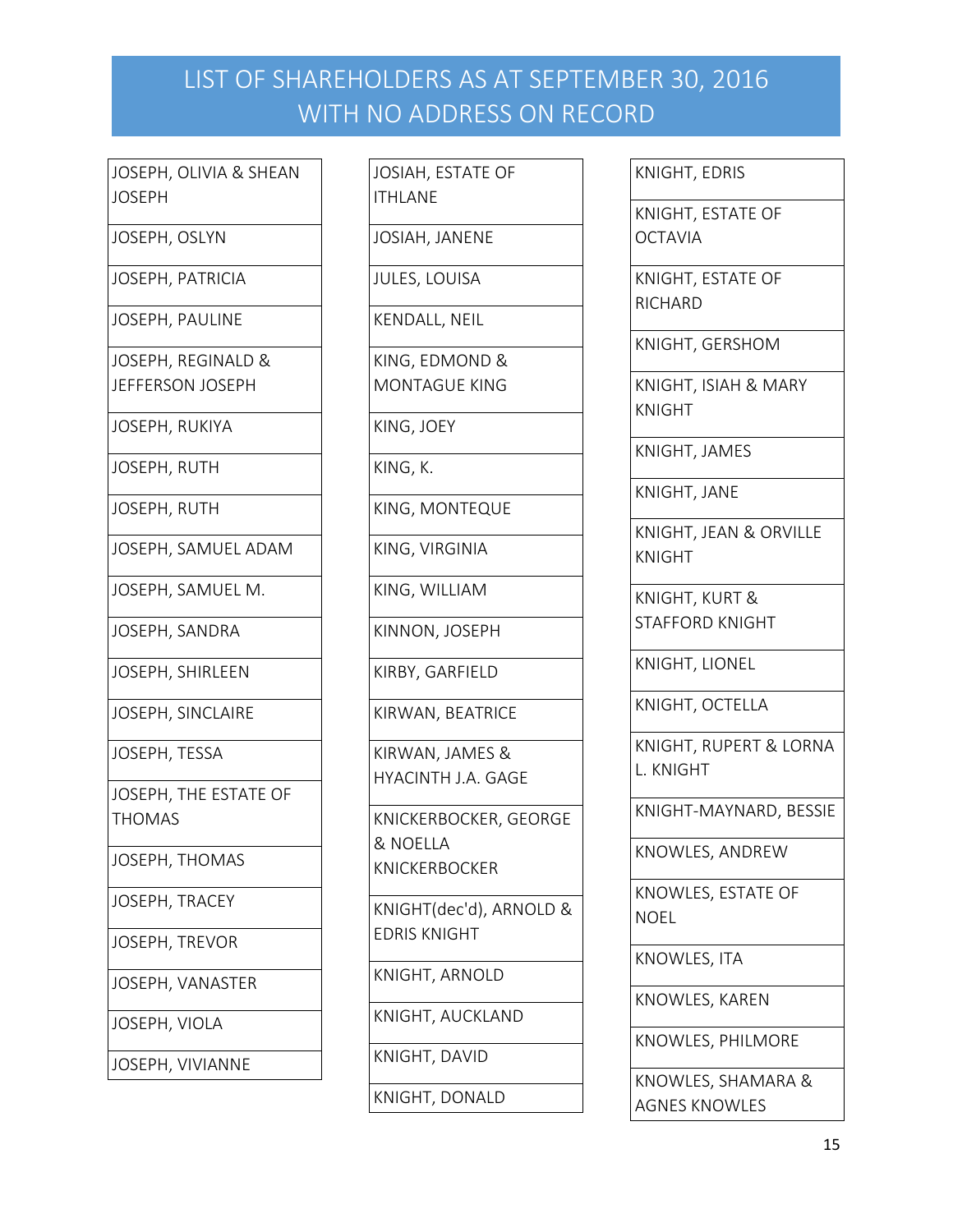### LABADIE, CAMILLE

LAKE, BLONDELL

LAKE, COURTNEY

LAKE, EILEEN

LAKE, ESTATE OF PEARL

LAKE, FLORENCE

LAKE, V. & F. A. BAYNES

LAMBERT, MYRON

LANDER, SAMARA

LANGO, DORIS & MARIETTA LANGO

LANGO, DORIS

LANGO, MARIETTA

LAVISCOUNT, DAVID

LAVISCOUNT, JANET

LAWRENCE, JOSEPH

LAWRENCE, THOMAS

LAWRENCE, WILLIAM

LEE, CHARLESWORTH

LEE, DAVID

LEE, DOLEEN

LEE, ESTATE OF ALICE

LEITCH, DESIREE & LEROY LEITCH

LETT, MAY

LETTSOME, SONIA

LEWIS, AVRIL

LEWIS, CLAUDE

LEWIS, CYRIL & BERNARD LEWIS

LEWIS, DAVID

LEWIS, DEVON

LEWIS, DISLYN

LEWIS, JOSEPH

LEWIS, KEVON

LEWIS, RUPERTA

LEWIS, VAUGHN

LEWIS, VINCENT

LIBURD, ANDREW

LIBURD, EDISON

LICCIARDI, DEBORAH

LINDO, JOSEPH & THELMA THOMPSON

LINDSAY, BERT

LINDSAY, HEATHER

LIVINGSTONE, AARON

LIVINGSTONE, ANTHONY

LLEWELLYN, URSULA

LLOYD (DEC'D), CHARLES L. & ALBERDORE LLOYD

LLOYD, CHARLES & RUFFO JAMES

LOCKHART, ALEXANDER

LOCKHART, AVA

LOCKHART, CRYSTAL

LOCKHART, LOUISE

LOCKHART, LYN & LAUREN BLAIR LOCKHART

LOCKHART, STEPHANIE

LOCKHART-GREY, HELEN

LONGFORD, ARAH

LOOBY, DION

LOVELL, WILLIAM

LUCAS, GILDA

LUCE, ESTATE OF IRENE

LUKE, HELEN

LUKE, VIVIAN

LUTICK, PAUL & ROSEMARY WESTERMAN

LYNCH, ESTATE OF ALFRED

LYNCH, ESTATE OF

CHRISTIANA

LYNCH, LEROY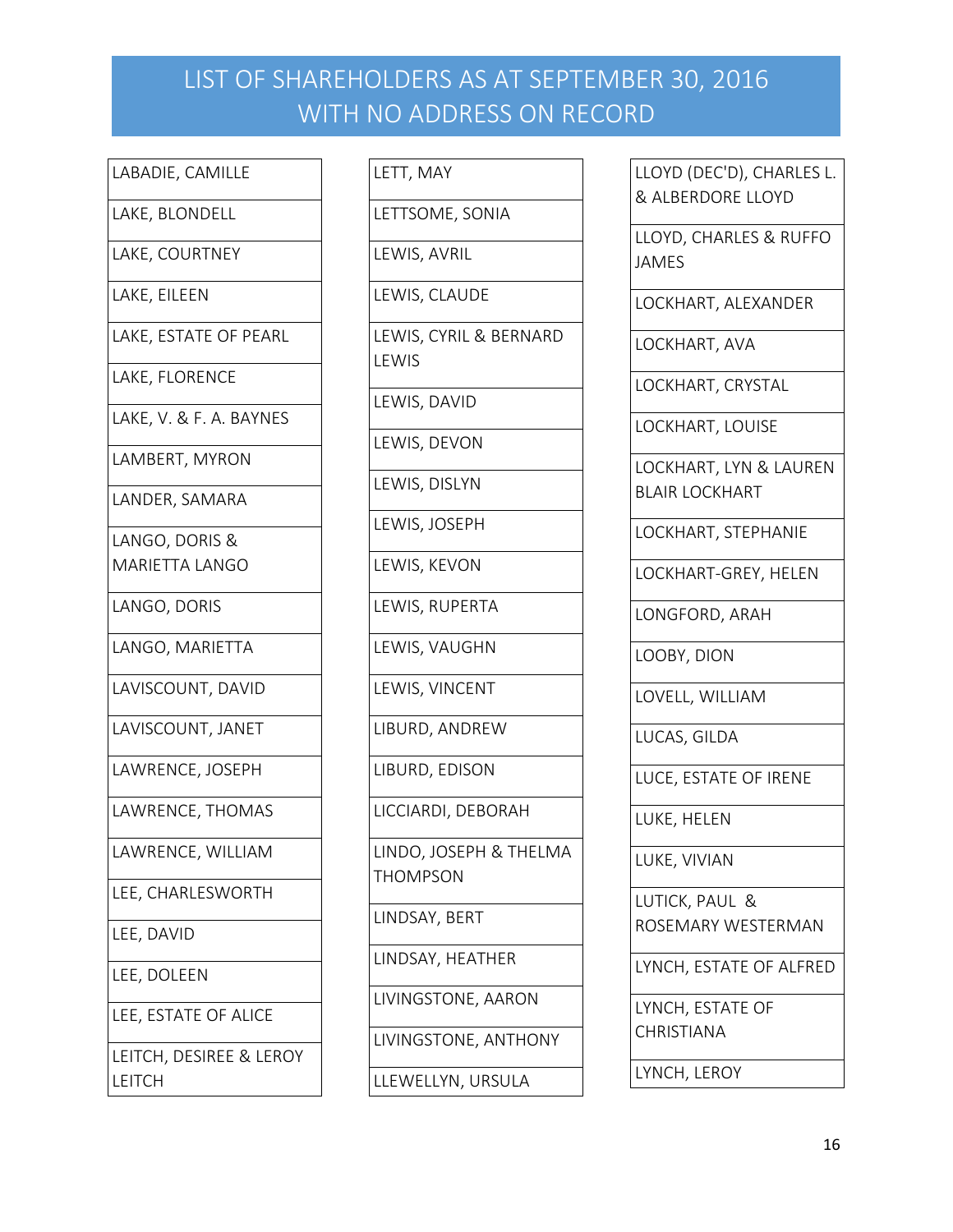MACK, ENID & SELINA TITRE

MACK, IONIE & GEORGE **MACK** 

MACK, LLEWELLYN & ROMA MACK

MACK, MAUD

MACK, SAMUEL

MAGINLEY, EDWARD

MALONE, ESTATE OF JANET

MALONE, JENNIFER

MANDERSON, IOLA

MANNIX, CARL

MANWARREN, MARION

MAPP, ROSALYN & PATRICK E. ALEXANDER

MARGETSON, JUDITH

MARSHALL, ROLSTON

MARTIN (DE'D), DORIS MARIE L

MARTIN JR, JOHN I

MARTIN(dec'd), DORIS & TWANA G. AMBROSE

MARTIN, ANDRE

MARTIN, C.

MARTIN, CHRISTOPHER

MARTIN, CURLYN

MARTIN, DAWNE

MARTIN, ERNEST & ELLEN **DICKENSON** 

MARTIN, ERNEST

MARTIN, ESTATE OF HEZEKIAH

MARTIN, ESTATE OF JOSEPH

MARTIN, FLORENCE

MARTIN, JACQUELINE & AKEEM MARTIN

MARTIN, LAURIE

MARTIN, MALCOLM

MARTIN, MARY & JOSEPH MARTIN

MARTIN, NICOLE

MARTIN, PATRICK

MARTIN, PEARL

MARTIN, STEVE

MARTIN, THE ESTATE OF KENNETH

MARTIN, THE ESTATE OF **WYCLIFFE** 

MARTIN, WILLIAM

MARTIN-BROWN, ELSA

MASON (DEC'D), OSCAR & FREDDIE JR. MASON

MASON (DEC'D), OSCAR & LAURA MASON

MASON (DEC'D), OSCAR & ROBERTA MASON

MASON DEC'D), OSCAR & OLIVER DAVIS

MASON, ASIM

MASON, DELORIS

MASON, DOREEN

MASON, DOREEN & KEITH MASON

MASON, EZEEK

MASON, JEAN & JONATHAN SPENCER COOPER

MASON, LAWRENCE

MASON, OSCAR & MICHAEL MASON

MASON, OSCAR & SHARON MASON

MASON, OSCAR & VANWYCK MASON

MASON, OSCAR & ONEAL MASON II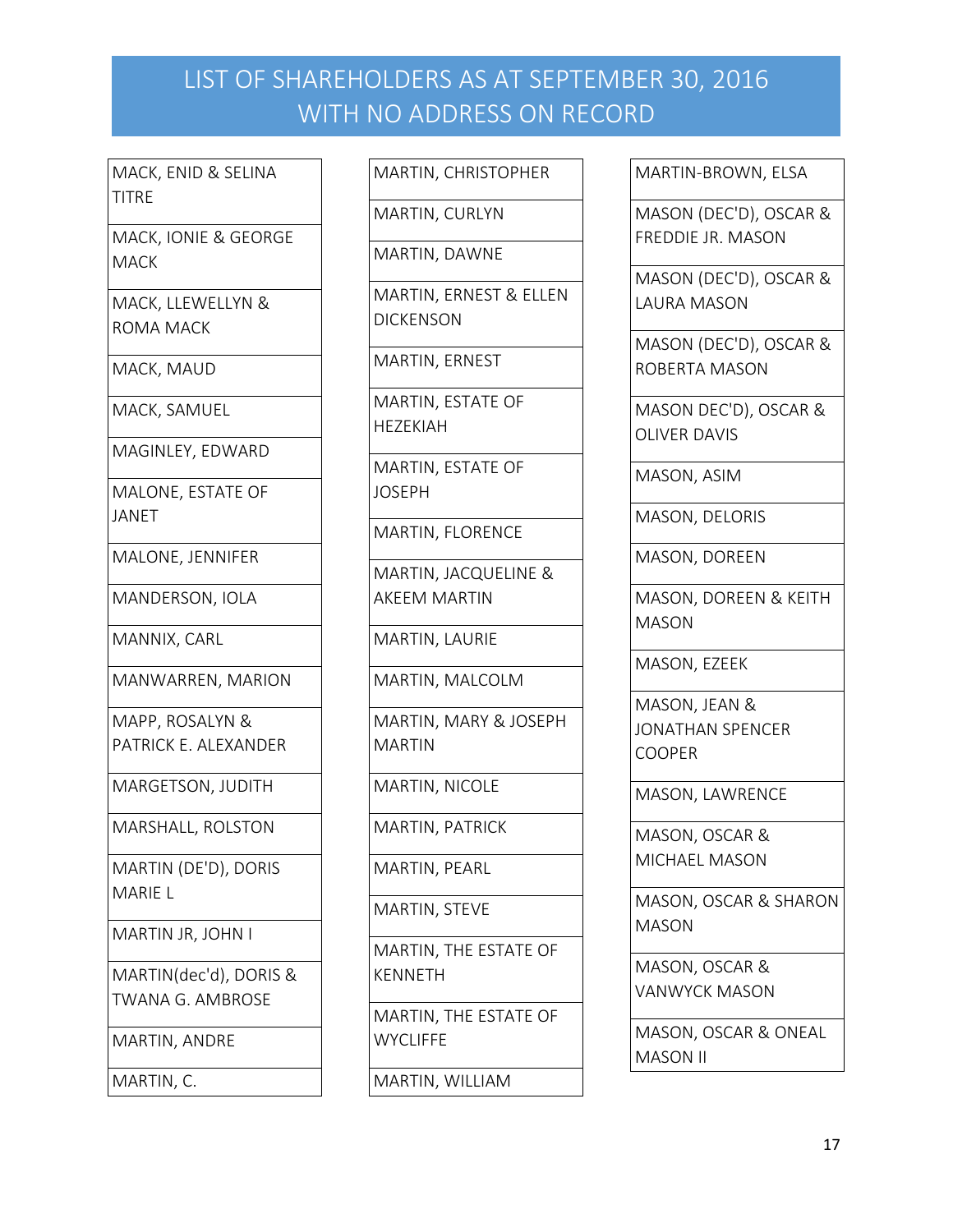MASON, OSCAR & LESLIE EDWARDS

MASON, OSCAR & DION BARROW

MASON, OSCAR & BERNARD MASON

MASON, OSCAR & GENE EDWARDS

MASON, OSCAR & ELISE MASON

MASON, PERSEPHAINE

MASON, SEAN

MASSIAH, RAPHAEL

MATHER, DENNIS

MATHURIN, ERMA & OLIVE VIOLA EMANUEL

MATTHEW, AARON

MATTHEW, ALLAN

MATTHEW, CHRISTIANA

MATTHEW, DANIEL

MATTHEW, GEORGE

MATTHEW, HOWARD

MATTHEW, KIYO

MATTHEW, LAWSON

MATTHEW, MARIA

MATTHEW, MYRNA

MATTHEW-JOSEPH, KIMBERLEY

MATTHEWS (DEC'D), MURIEL

MATTHEWS, AVRIL

MATTHEWS, GEORGE

MATTHEWS, IRENE & ENA D. MARTIN

MATTHEWS, JOSEPH

MATTHIAS (DEC'D), BERNARD & JASON MATTHIAS

MATTHIAS, MICHAEL

MATTHIAS, ROBERT

MATTISH, RANDY

MAUNDY, LEON & NICOLE **MAUNDY** 

MAUNDY, LUCIA & IRENE P. MAUNDY

MAYERS, MARJORIE

MAYERS, STANLEY

MAYNARD, CECIL

MAYNARD, LEONARD & EUGENIE I. MAYNARD

MAYNARD, LEONARD & LURLEY A. MAYNARD

MAYNARD, LEONARD & DARWIN ST. ELMO MAYNARD

MAYNARD, LEONARD

MAYNARD, PATRICK

McCARTY, ALVERINE

MCCARTY, LEON

MCCARTY, LEONIE & SAMUEL MCCARTY

McCOY, CLAXTON

MEADE, ESTATE OF CONSTALITIA & NORMAN L. MEADE

MEADE, JANET

MEADE, MARGUERITE

MEADE, MARY

MELLANSON, ISALINE

MELLANSON, RICHARD

MENZIES, JAMES & LUCILLE COCHRANE

MERCHANT, HERMINA

MERCHANT, IOLA

MERCHANT, SHAUNDRA

MERCHANT, THOMAS & ESTELLA ROBERTS

MERRIL, ERNEST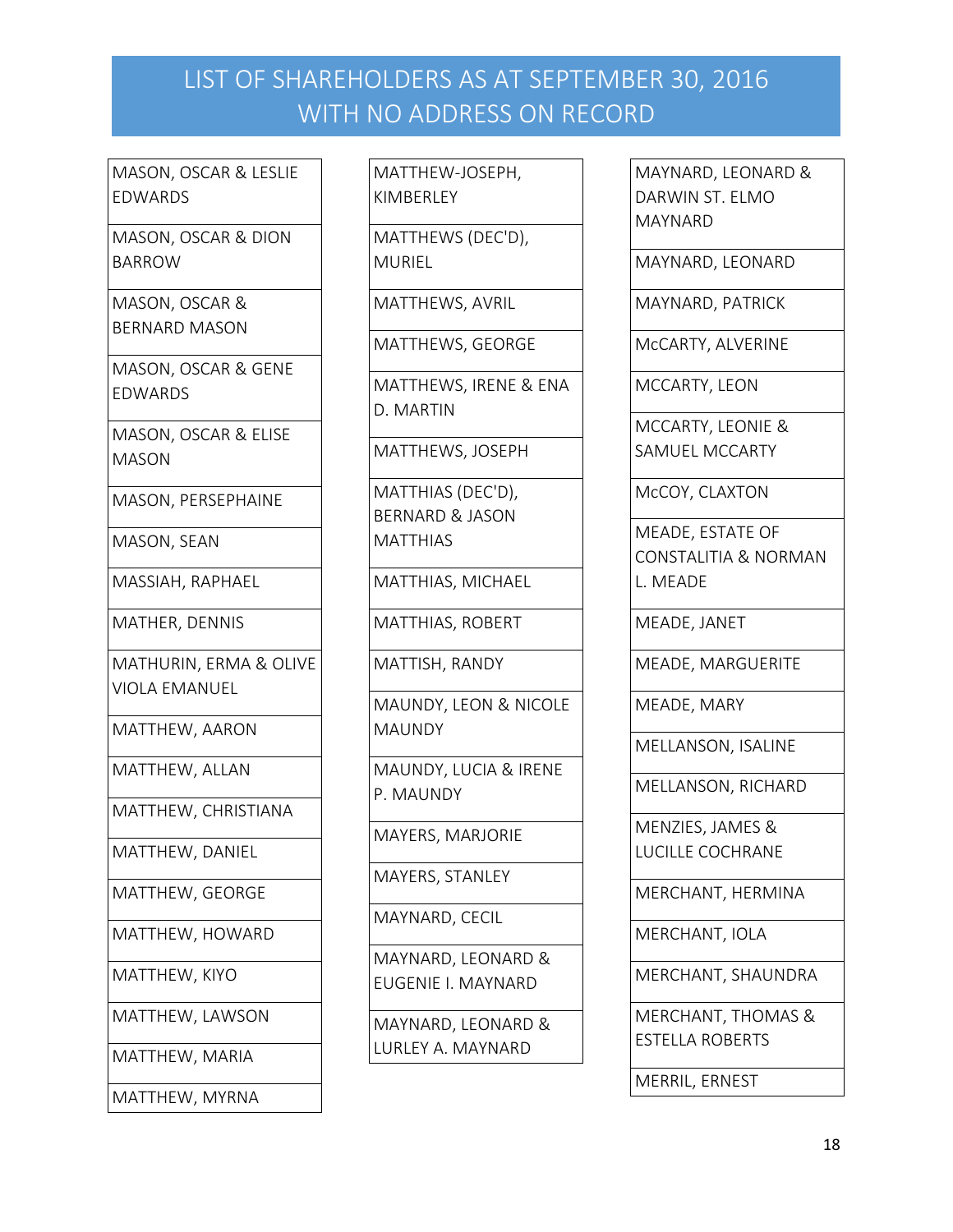MICHAEL, INGRID

MICHAEL, JEANETTE

MICHAEL, LARRY

MICHAEL, SELINA

MICHAEL, STEVE

MICHAEL, SYLMIRNA & ALSTON ZACHARIAH & JUSTIA ZACHARIAH

MILLER, LLOYD

MILLS, WILLIAM

MILLWOOD, ANGELA & FREDDIE AMBROSE

MILLWOOD, ANGELA & FRANCISCO MILLWOOD

MILLWOOD, PSALTER

MOORE, ESTATE OF CHARLES

MORRIS, STEPHANIE

MORTON, LINFORD

MULCARE, GORDON

MULCARE, JAMES

MULCARE, MELVIS

MULCARE, WINNIFRED

MURDOCH, HILSON

MURPHY (DEC'D), AGATHA & YVONNE MURPHY MURPHY, ELAINE MURRAY, JOHN MURRAY-CORNELIUS, ASHER MUSSINGTON, CHARLES MUSSINGTON, EDNA MUSSINGTON, ELWOOD MYERS, FRANK MYERS, JUNNIE MYKE, JOSEPH NANTON, BRITISH NANTON, CEDRIC NANTON, DAREN NANTON, GENE NANTON, JALLMA NANTON, KAY NANTON, LESLIE NANTON, ROBERT NANTON, YANNICK NATHAN, ALICE NATHAN, MIRIAM NATHANIEL, EDWARD

NELSON, CECILLE

NICHOLAS JR., EVANS

NICHOLAS, CHARLES

NICHOLAS, ESTATE OF SALOME

NICHOLAS, GODFREY

NICHOLAS, INETA

NICHOLAS, JOSEPH & MAURICE TIMOTHY

NICHOLAS, ROMA & DENISE NICHOLAS &INGRID NICHOLAS MACK & MALCOLM E. NICHOLAS

NICHOLLS, GAY

NILES, LOUISA

NIXON, ESTATE OF NED

NORFORD, JEMMA

NOURI, JENNIFER

NURSE, NOREEN

OCHILLO, ESTATE OF LESLIE

OLIVER, BARRYMORE & JOHAN OLIVER

OLIVER, DANEIKA

OLIVER, DENISE & JOHAN OLIVER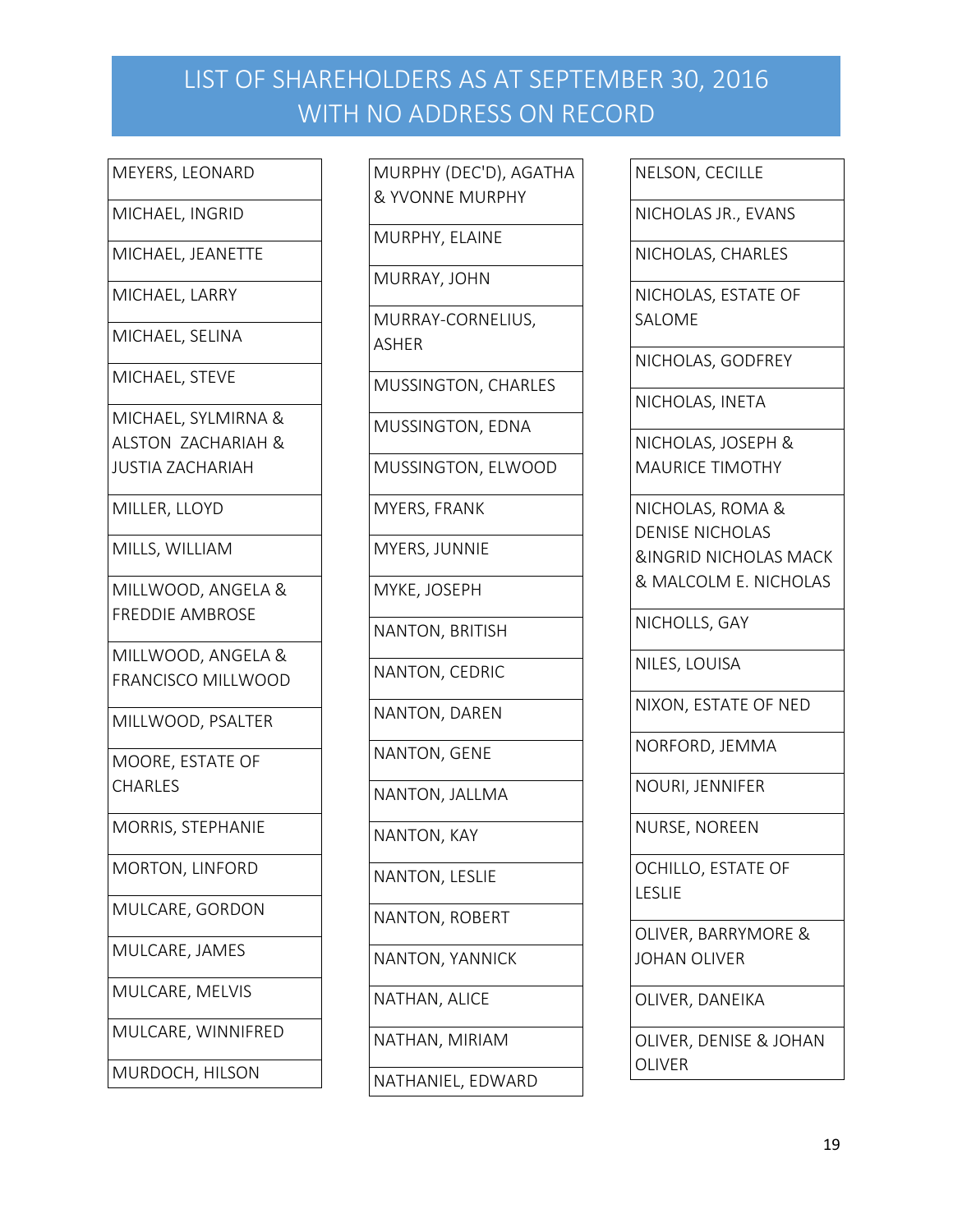OLIVER, ESTATE OF CHARLESWORTH

OLIVER, THE ESTATE OF AMELIA

O'MARDE, AMBE

O'MARDE, KALOMA

O'MARDE, PADMORE

O'NEAL, RENDELL

O'NEIL, GERTRUDE

OSBOURNE, COLIN

PAIGE (dec'd), ROBERT

PANTHIER, EMROD

PARKER, DOREEN

PARKER, WILLIAM

PARRIS, ASHANTI & CORTWRIGHT PARRIS

PAUL, JAMES & GEORGE M. PAUL

PAUL, JAMES & MELROSE BROWNE

PAUL, VIOLE INTF YOLANDER

PAYNE, ESTATE OF LUTHER

PAYNE, KIMMIE

PAYNE, YVONNE

PAYTON, ANDREA

PAYTON, CHRISTOPHER

PELLE, DENISE & CURCILLA KNIGHT

PELLE, MARCUS

PEREIRA JR., STAFFORD

PEREIRA, ELAINE

PEREIRA, EVELYN

PEREIRA, HILLARENE

PERO, SYDNEY

PERRY, ELDON

PERRY, ESELYN & ERNESTINE PERRY

PERRY, ESTATE OF ADRIAN & ENID PERRY

PERRY, ESTATE OF CHRISTOPHINE

PERRY, THE ESTATE OF ENID

PETERS, ALEXANDER

PETERS, CORTWRIGHT & MARION PETERS

PETERS, KATHLEEN

PETERS, LUCICIA & SAMUEL R. PETERS

PETERS, THEOPHILUS

PETERS, VICTORIA

PETERS, WILFRED

PETERSON, ANTRINA & CHARLES PETERSON

PETERSON, CHANELLE & CHARLES PETERSON

PETERSON, ESTHER & CHARLES PETERSON

PETERSON, SHELDON & CHARLES PETERSON

PETERS-THOMPSON, YVONNE & CLAUDETTE PETERS-BROWNE

PHILIP, DEBORAH

PHILIP, JOSEPH & HERCULES PHILIP

PHILIP, LEROY

PHILIP, ROLSTON

PHILIP, URIAH & GERALDINE L. W. PHILIP

PHILIP, VERDON

PHILIP, VERE

PHILIP, VERNON

PHILLIP, CHRISTOBEL & SHEILA CHARLES

PHILLIP, ESTATE OF UNA

PHILLIP, KENNETH

PHILLIP, LAURILYN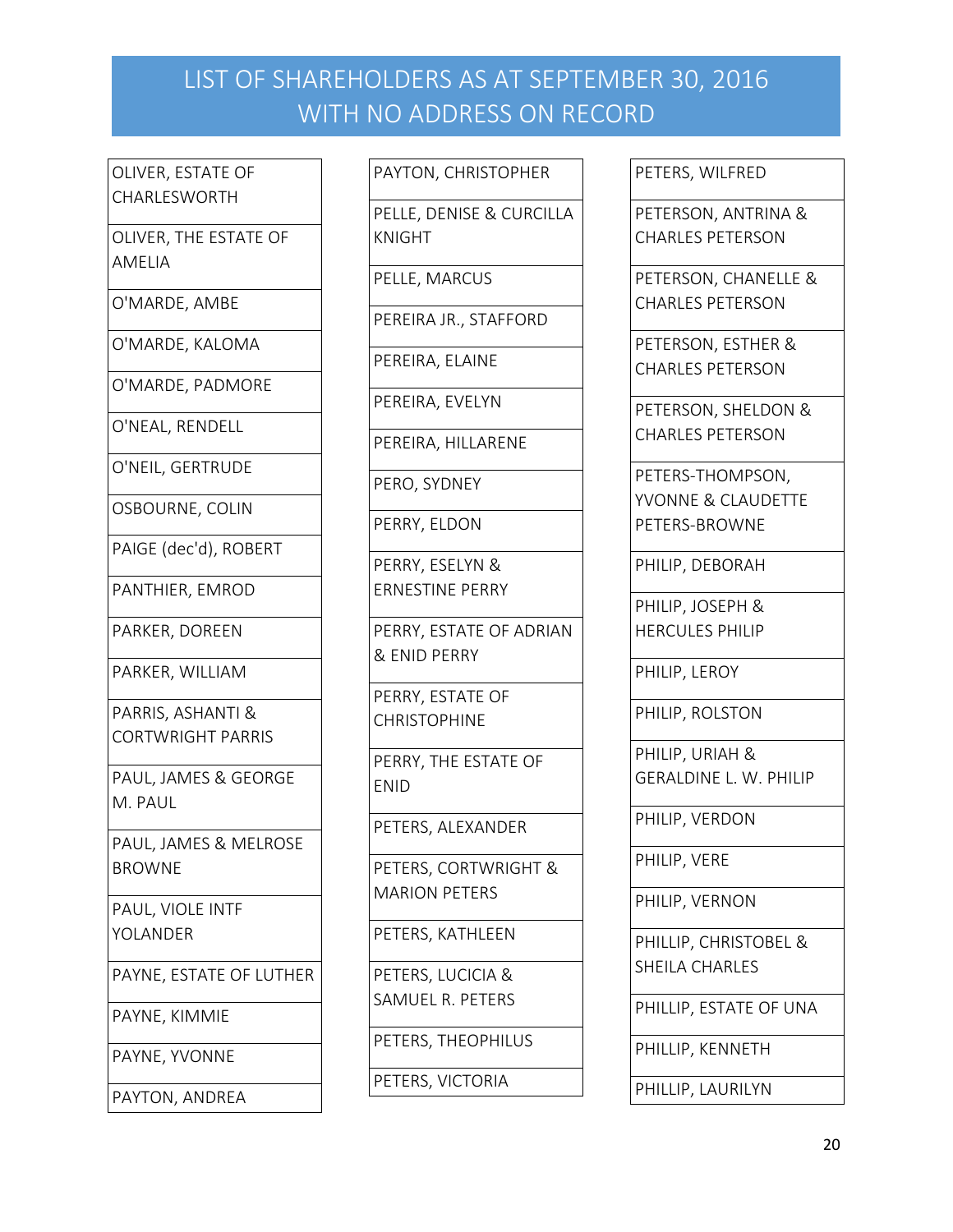- PHILLIP, LAUVIN
- PHILLIP, LUCENE
- PHILLIP, OSLYN
- PHILLIPS, DOUGLAS
- PHILO, GENEVIEVE
- PHILP, CAROLYN & ROWAN PHILP
- PHILP, IONIE
- PHILP, MARLON
- PIGOTT, ALBERT
- PIGOTT, MICHAEL
- PIGOTT-JAMES, PATRICIA
- PINARD SR., HILEAR & HILEAR PINARD JR.
- PINDER, CLAUDE
- PINDER, GEORGE & LILLIAN PINDER
- PINDER, LILLIAN
- PITTER (DEC'D), JOYCE H. & ASHA EVA ALLEN
- PITTER (DEC'D), JOYCE HILARY
- PITTER, NIKA
- PONDE, DANIEL & PATRICK PONDE
- PONDE, FERNELLA & GWENDOLYN PONDE POTTER, ARLENE POTTER, LOUIS POTTER, WILLIAM
- 
- POWELL, LEONARD
- PRICE, PERCIVAL
- PRINCE, BEATRICE
- PRINCE, ELISON
- PRINCE, MARC
- PRINCE, RALPH
- PRINCE, ROLSON & DENZIL PRINCE
- 
- PROCTOR, ESTATE OF ALFRED
- PRYCE, DAREL
- RABESS, CECILIA
- RAE, GEORGE
- RAEBURN, K. URSULA
- RALPH, AISHA
- RALPH, DESIREE
- RALPH, KENNETH & JALEN RALPH & EDEN RALPH
- RALPH, WALTER
- RAMLALL, KAREN
- RAMSAY JR., MITCHELL
- RAMSAY, JOHN & DOROTHY RAMSAY
- RAMSEY, PAMELA
- RAWLINS, CHERRIE-ANN
- RAWLINS, EDITH
- RAWLINS, ETHA
- RAWLINS, EUNICE & DWAYNE THWAITES & DALE THWAITES
- RAWLINS, MERVIN
- RAWLINS, RADCLIFFE
- REID (DEC'D), IRENE
- REID, CHARMAINE
- REYNOLDS (DEC'D), CHARLES E.M & CHARLES M. REYNOLDS
- REYNOLDS (DEC'D), CHARLES E.M. & ELRICK C. REYNOLDS
- REYNOLDS, ELIZABETH
- REYNOLDS, JOHN
- RICHARDS JNR., DAVID
- RICHARDS, AUSTIN
- RICHARDS, CLARENCE
- RICHARDS, ENID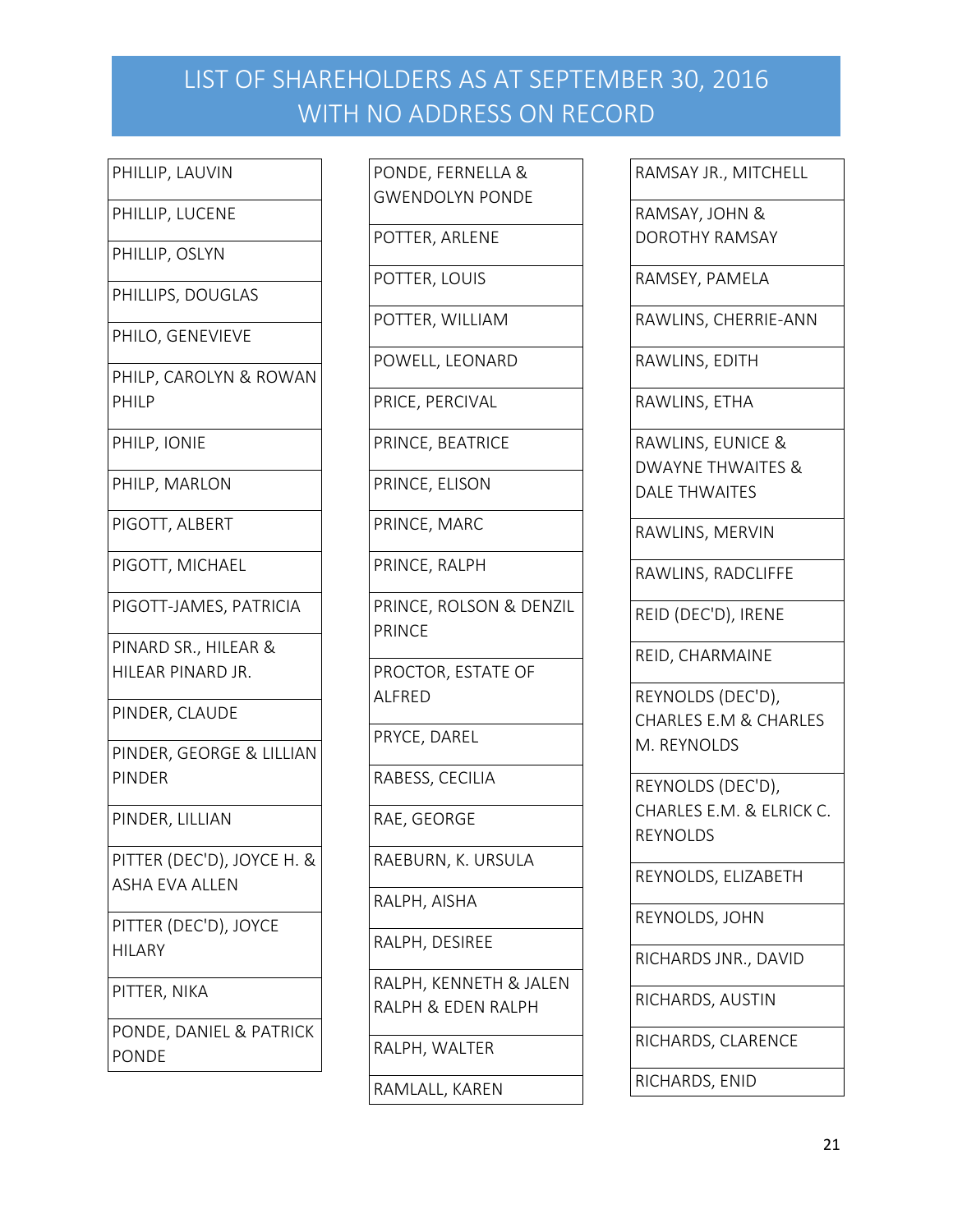RICHARDS, ESTATE OF **BERKLEY** 

RICHARDS, ESTATE OF ROSINA

RICHARDS, ESTATE OF THOMAS

RICHARDS, GENEVIEVE

RICHARDS, GLASFORD

RICHARDS, HENRY & CARLTON FRANCIS

RICHARDS, INEZ & PATRICK R. RICHARDS

RICHARDS, JOANNE

RICHARDS, LEONARD

RICHARDS, THERESA

RICHARDSON, EDRIC & WHENDELL RICHARDSON

RICHARDSON, RICHARD & LINDLEY RICHARDSON

RILEY, JOHN

RILEY, LYNETTE

ROACH, GLENROY

ROACH, JOSEPH & CHRISTOBELLE ROACH

ROBERTS, BERNADETTE

ROBERTS, BERWIN

ROBERTS, BLONDELL

ROBERTS, DELPHIE

ROBERTS, ERNEST & VERONICA ROBERTS

ROBERTS, ESTATE OF CHARLES

ROBERTS, EVELYN

ROBERTS, GENERLY

ROBERTS, JOYCELYN

ROBERTS, LEROY

ROBERTS, LUCINA & LUCIANN ROBERTS

ROBERTS, SAMUEL

ROBERTS, SANCHIA

ROBERTS, SEAN

ROBERTS, SHARA

ROBERTS, SHELLY

ROBERTS, VIRGIL

ROBERTS, YVONNE

ROBERTS-BENJAMIN, CAROLYN & CARLTON ROBERTS

ROBINS, THOMAS

ROBINSON, IAN

RODGERS, CALVIN

RODGERS, VIOLET

ROLAND, LUCY & ALEXANDER ROLAND

ROLLAND, LUCY

ROMEO, IRVIN

ROMEO, NEVILLE

ROMEO, ROGER

ROMEO, TREVOR

ROSE, ESTATE OF WILFRED

ROSE, MARGARET & SANDRA BLAIZE

ROYER, GARFIELD & HILARY BLIZZARD

RUSSELL, ETHEL & ELSWORTH RUSSELL

RUSSELL, ETHEL & GLENROY RUSSELL

RUSSELL, FERN

RUSSELL, LILLIAN

RYAN, JOYCELYN

RYNER, DOROTHY

SALMON, ESTATE OF GEORGE

SAMPSON SR., ANTHONY

SAMPSON, ANTONETTE

SAMPSON, BEATRICE

SAMPSON, BEVERLEY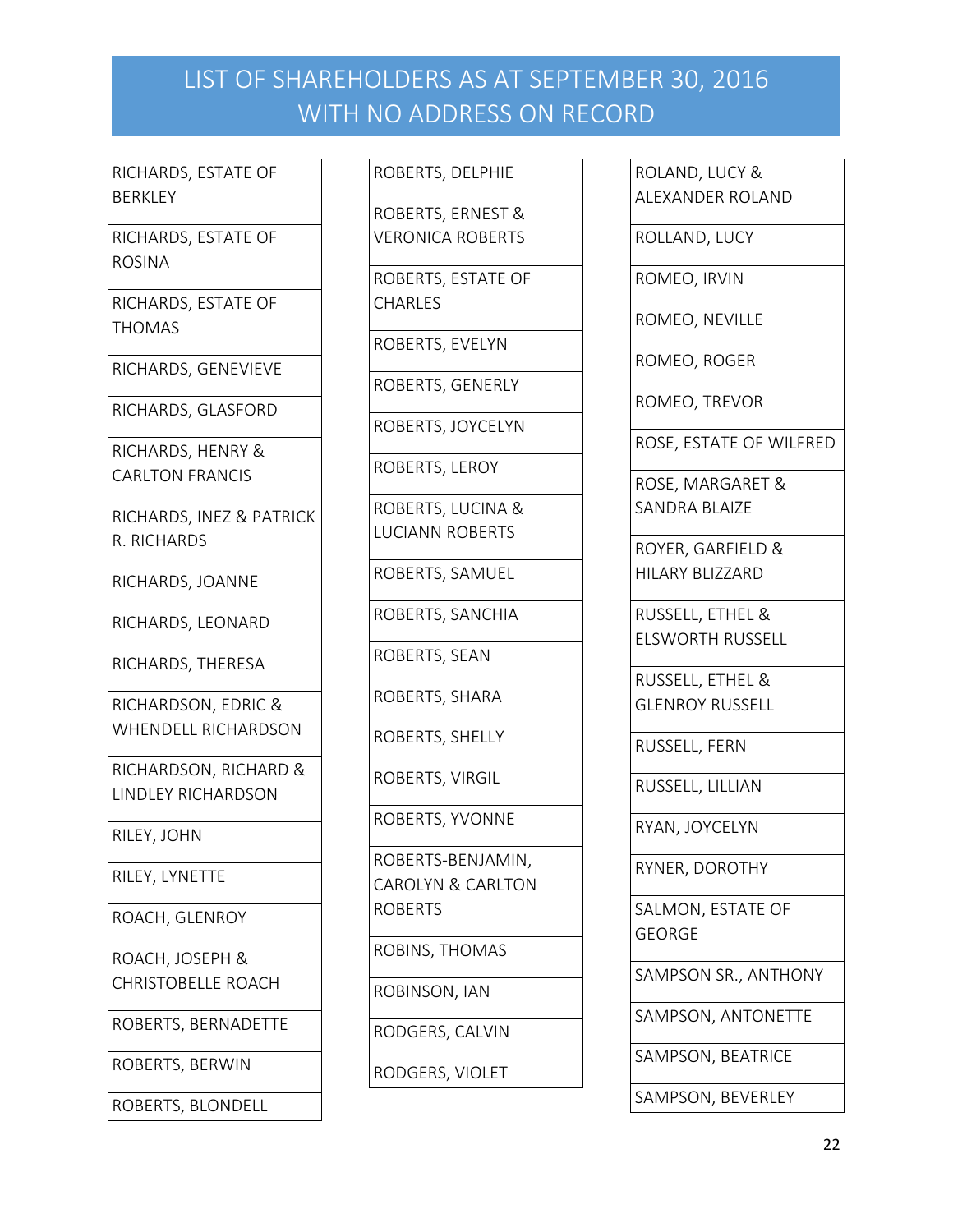SAMPSON, HUBERT

SAMPSON, ICILMA

SAMPSON, TYRONE

SAMUEL (DEC'D), GEORGE HANDEL

SAMUEL JR, FOSTER

SAMUEL JR., GEORGE

SAMUEL JR., THEOPHANE

SAMUEL, ALLAN

SAMUEL, CHERYL

SAMUEL, EDWARD & PATRICK SAMUEL

SAMUEL, EMANUEL

SAMUEL, ENRICK

SAMUEL, ESTATE OF RUBY PEARL

SAMUEL, JAMES & ANN SAMUEL

SAMUEL, JOHN

SAMUEL, JOSEPH

SAMUEL, KENROY

SAMUEL, LENA & CLAUDETTE BALTIMORE & OKHARIE BARNES

SAMUEL, LEONARD

SAMUEL, MANYLA

SAMUEL, MARIA

SAMUEL, NOVA & CLINT SAMUEL

SAMUEL, OLIVE

SAMUEL, RUBY

SAMUEL, SARAH & VALERIE G. SAMUEL-CHRISTIAN

SAMUEL, SUZANNE

SAMUEL, VICTORIA

SAMUEL, WHITFILED

SAMUEL, YOLANDA & VIOLET PAUL

SAMUELS, CLARE & JOSEPHINE J. SAMUELS

SAMUELS, SHANE

SARGEANT, SANDRA

SARGEANT, WINSTON

SAUNDERS, BASIL

SAWYER, DERRICK

SCHOLAR, MYRNA

SCHOLAR, VICTOR

SCHOUTEN, ERICA

SCHOUTEN, PERON

SCHWARTZ, MABLE

SCOTLAND, ARTHUR

SCOTLAND, ELENORA

SCOTLAND, ERROL

SCOTLAND, JACINTA

SCOTT, CARLTON & EVELYN SCOTT

SCOTT, CARLTON

SCOTT, CELESTE

SCOTT, TRACEY

SEAMAN, JEAN

SEAMAN, JEANIE & LETISHA SEAMAN

SEAMAN, THERESA

SEBASTIAN, ANTHONY

SELWOOD, ELOISE

SEMPER, JOCELYN

SERGEANT, STEDROY

SEVERIN, JOHN

SHAW (DEC'D), CYRIL & SYLVESTER SHAW & CLINTON SHAW & HERMINA SHAW

SHAW (DEC'D), CYRIL & CLINTON SHAW & SYLVESTER SHAW & HERMINA SHAW & TANYA SHAW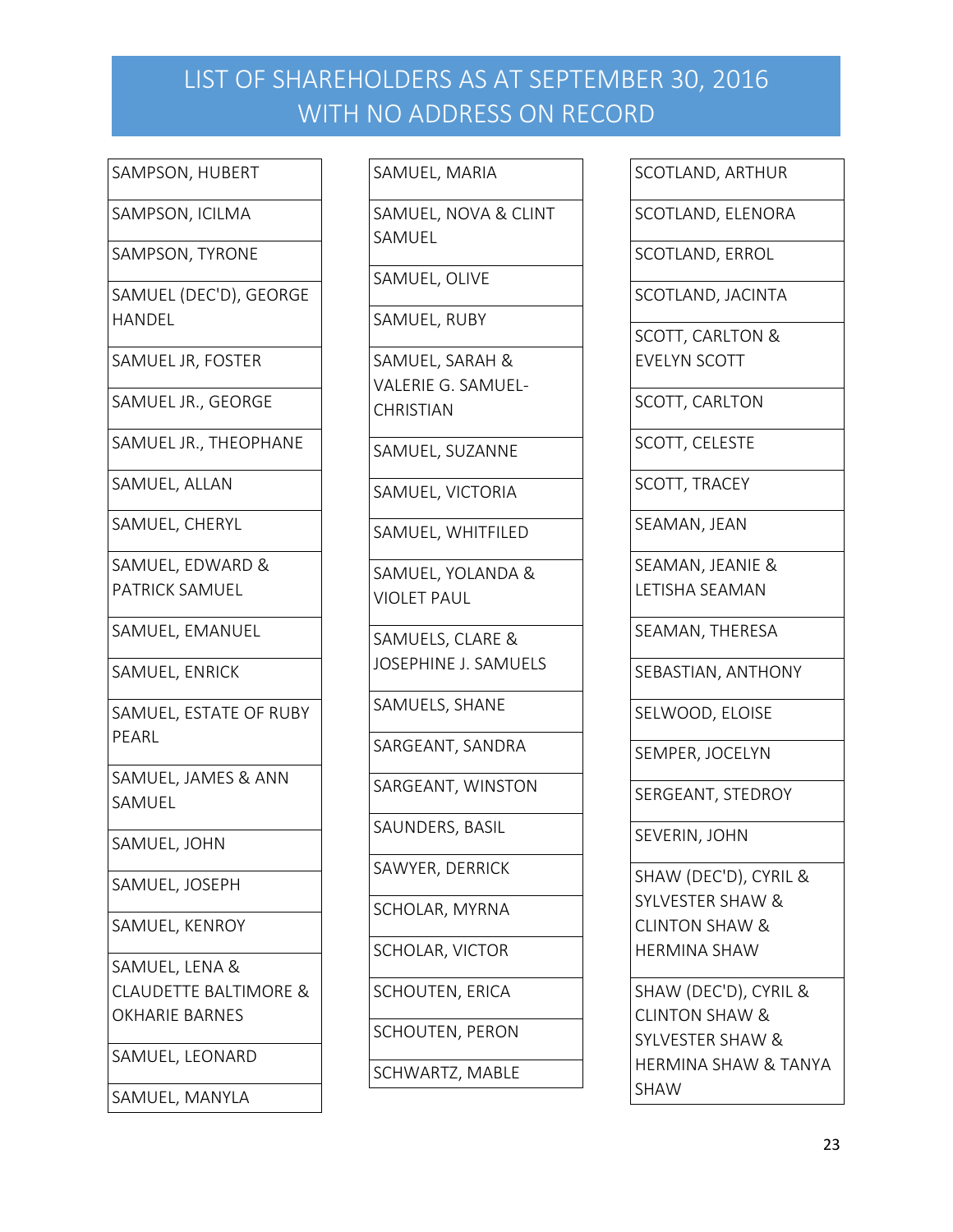SHAW (DEC'D), CYRIL OSCAR

SHAW, CLEVELAND

SHAW, CLINTON & SYLVESTER A. SHAW

SHAW, ELMA & MARCUS G. BUCKLEY

SHAW, GLENNIS

SHAW, JOSHUA & BONITA SHAW

SHAW, JOSHUA

SHAW, ROLAND

SHAW, SONIA

SHEPHERD, MISS WENDELL

SHEPPARD, RUTH & AVERY HODGE

SHEPPARD, RUTH

SHEPPERSON, BARBARA & TIFFANY HUMPHRIES

SHERIDAN, MICHAEL

SHERVINGTON, CONRAD

SHERVINGTON, IOLA

SILVIA, ALBERT

SILVIA, ANDREA

SIMON, ADA

SIMON, ANGELA

SIMON, CHARLES

SIMON, CORDELL

SIMON, DANE

SIMON, DAVID & ERNESTINE SIMON

SIMON, DENNIS & LOUIS J. FLEMMING

SIMON, DONALD

SIMON, EDITH & ALBERTA E. SIMON

SIMON, ESTATE OF PAUL MANASSEH

SIMON, ESTELLA

SIMON, FRANKLYN & DELMA SIMON

SIMON, HYACINTH & WALTER SIMON

SIMON, JACQUELINE

SIMON, JAMES & CARLTON SIMON

SIMON, JOEL & BRENDALYN SIMON

SIMON, LORNA

SIMON, LYLE

SIMON, MAVIS

SIMON, OMAR

SIMON, SAMUEL ALEXANDER

SIMON, SAMUEL **CHRISTIAN** 

SIMON, SAMUEL T.U

SIMON, SEAN

SIMON, VERONICA

SIMON, WALTER & SARAH SIMON

SKEPPLE, CURDEL & CONRADO SKEPPLE

SKERRETT, KEITHROY & JOSEPH SKERRETT

SKERRITT, BEATRICE & EARL W. F. SKERRITT

SKERRITT, ELMA

SKERRITT, JOHN & BEVERLEY SKERRITT

SKERRITT, RENWICK & AFREN N. SKERRITT

SKERRITT, RENWICK & RODNEY Z. SKERRITT

SLAVEN, OSCAR

SLOANES, GAILE & ELVIN SOANES

SMITH, ALBERTHA

SMITH, ARTHUR & ADINA SMITH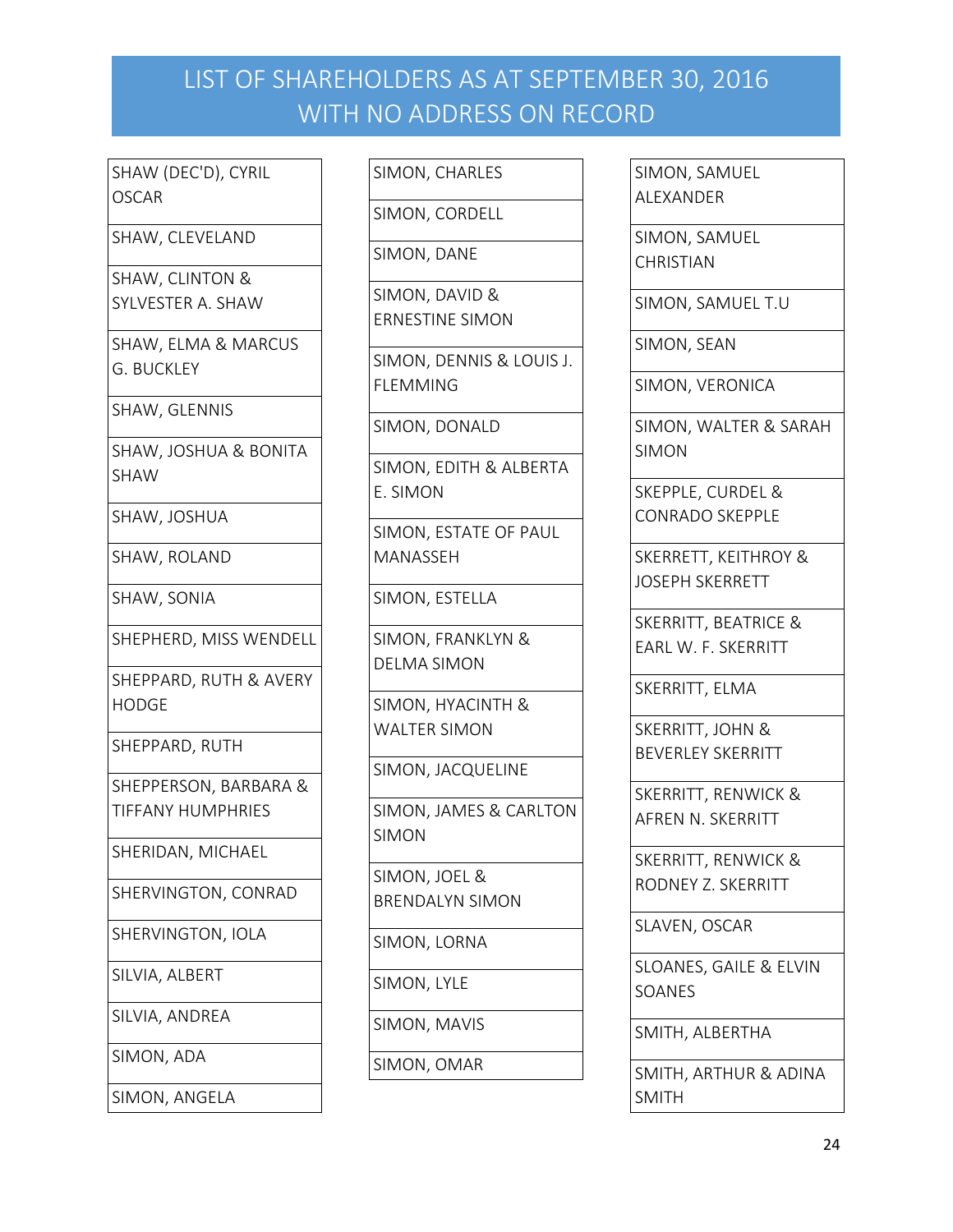#### SMITH, CHARLESWORTH

SMITH, CHRISTIANA & ANTHONY R. BREWER

SMITH, CHRISTIANA & DAVID A. FERNANDEZ

SMITH, CHRISTIANA

SMITH, CHRISTOPHER

SMITH, FRANKLYN

SMITH, HUGH

SMITH, NIKISHA & ST. CLAIR SMITH

SMITH, ROBERT & ALBERT SMITH

SMITH, ROBERT

SMITH, WENDY

SOANES, LEOPOLD

SOLOMON, MAUREEN & GLENDORA SOLOMON

SOUTHWELL, COLLYMORE

SOUTHWELL, JOSEPH

SOUTHWELL, LORSON

SOUTHWELL, SHANE

SPANIER, AVA

SPANIER, DOUGLAS

SPANIER, SHANA

SPENCE, THE ESTATE OF MARY L.

SPENCER, DAVID

SPENCER, EDWARD & NORENE SPENCER

SPENCER, EMERALD

SPENCER, JAMES & CORDEAN C. SPENCER

SPENCER, KEITHLEY

SPENCER, ROSETTA & ZINNIA SPENCER

SPENCER, ROUSE

SPENCER, TYRONE

SQUASH, BEATRICE

STALLIARD, AYOPHA

STEELE, ESTATE OF GODFREY

STEELE, M. FERNELLA & CLAUDIA STEELE

STEPHENS, CLARENCE

STEPHENSON, IRENE

STEVENS, ALCOTT

STEVENS, CHARLOTTE & VANESSA A. LOOBY

STEVENS, DEBORAH

STEVENS, HUBERT

STEVENS, LEON

STEVENS, THE

STEVENSON, GLADYS

STEWARD, NORMANDY

STREETE, ELLIOTT

STREETE, SOLANGE

SWEENEY, LEONARD & ELIZABETH SWEENEY

SWIFT, ESTATE OF JOSEPH

SWIFT, ESTATE OF LUCY ALICE

SWIFT, KINGSFORD

SWITZER, MIKE

SYLVAN, ROSEMARY & DAVID SYLVAN

SYMISTER, JACOB

TAYLOR, REUBEN

TAYLOR, ROBERT & WALSTON W. NICHOLAS

TERRY, ALVERO

TERRY, INEZ & JEFFREY **TERRY** 

TERRY, YVONNE

THIBOU (DEC'D), ICSON COX & ALMA I. THIBOU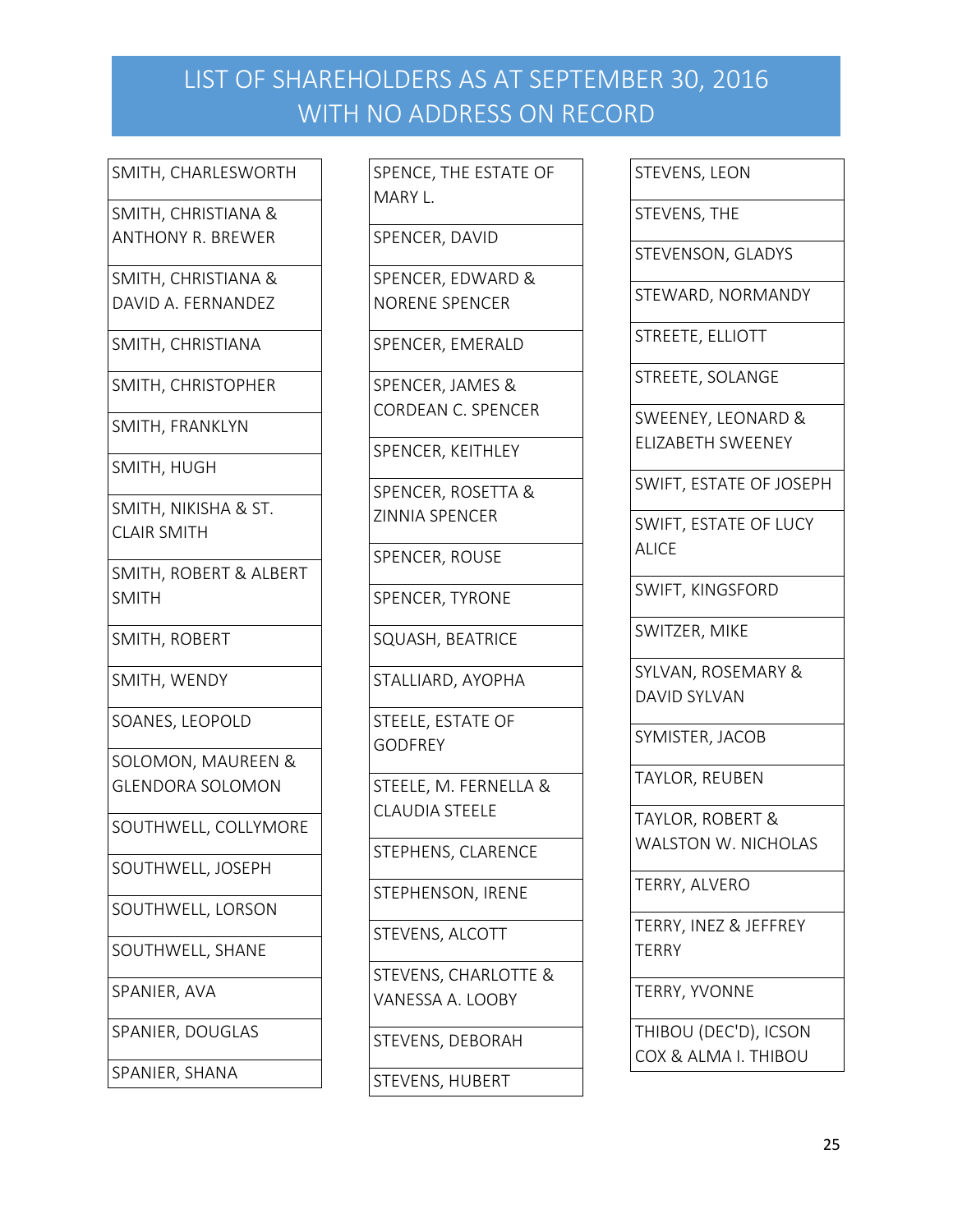THIBOU(dec'd), ICSON & JOAN F. THIBOU

THIBOU(dec'd), ICSON & RONALD COX THIBOU

THIBOU, RONALD

THOMAS, ALBERTA

THOMAS, AVERIL

THOMAS, DIANTHA

THOMAS, DONALD

THOMAS, EATELLE & OLIVE THOMAS

THOMAS, FERNELLA & ALTHEA D.A.C. THOMAS

THOMAS, GWENDOLYN

THOMAS, HUBERT

THOMAS, ISAIAH & VICTORIA THOMAS

THOMAS, JAMES

THOMAS, JOSEPH

THOMAS, KELSIE

THOMAS, LEONARD

THOMAS, LYNDON L. & ALICE & ALICE THOMAS

THOMAS, MALCOLM & MARY A. THOMAS

THOMAS, NORRIS

THOMAS, WARNEFORD

THOMAS, WILLIAM & JOSEPH W. BRANN

THOMAS, YVES

THOMPSON, JOHN

THORNHILL, NORTON

TITTLE, CLEOFOSTER

TITTLE, ROSELYN & TERRY ASKA

TITUS, OLIVE & EMERALD H.V. WARNER

TOBIN, AMY

TOMLINSON, JOHN

TOMLINSON, LEON

TOMLINSON, OSWALD

TONGE, EVA

TONGE, MURIEL

TONGE, THEODORE & EULYN TONGE

TULLY (DEC'D), VERA

TULLY, MARLON

TURNER, CALMORE

TURNER, KEDEN

TYSON, DAHLIA

UKONU, JOSEPH

UNDERWOOD, GERARD

VANDERPOOLE, ALEC

VANDERPOOLE, ALTHEA

VANDERPOOLE, SANDRA

VAUGHN, ANDREW

VAUGHN, PATRICIA

VELOX, JOHN & CORNELLA VELOX

VINCENT, SELWYN & LORETTA VINCENT

VOLNICK (DEC'D), STANLEY

WADE, GEORGE

WALKER, DAWN

WALLING, EVERAD

WALTER, ARCHIBALD

WALTER, ESTATE OF ARTHUR

WALTERS, CHARLES

WARNER (DEC'D), DELACY

WARNER, ALEXANDRINA

WARNER, ANDREA

WARNER, AUSTIN

WARNER, DAVID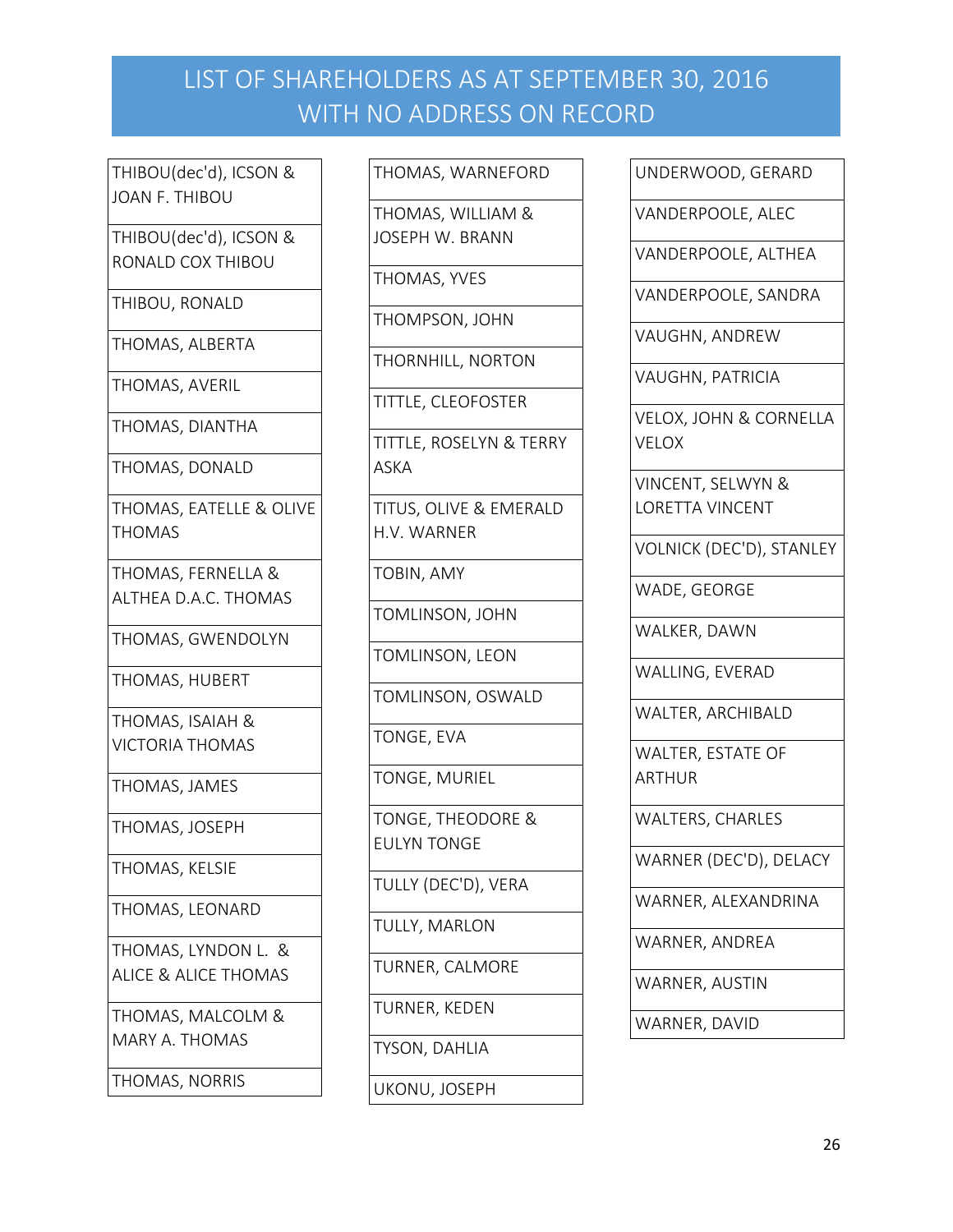WARNER, ELVIRA & SAMUEL ALEXANDER **WARNER** 

WARNER, ESTATE OF SAMUEL & ELVIRA ESPINOSA

WARNER, ESTATE OF SAMUEL

WARNER, EVERSLEIGH

WARNER, JANET

WARNER, MARVA

WARNER, MICHAEL

WARNER, PERCIVAL

WARNER, RALPH

WARNER, ROMA

WARNER, SYLVIA

WARREN, BERNADINE

WARREN, ROSELLA & HERBERT JOSEPH

WATKINS, CORALIE

WATKINS, GWENETH

WATKINS, JOAN

WATKINS, LUCIEN

WATT, FRANCIS

WATT, JAMES

WEBB, LEMUEL

WEEKES, WESLEY

WELCH, MONIQUE

WELCH-PHILP, SHARON

WESTON, INEZ

WESTON, MARIE & JOSEPH T. WESTON

WHITE, ALBERT

WHITE, ANGELLA

WHITE, DORCAS

WHITE, IRENE

WHITE, LESLIE

WHITE, NAOMI

WHITE, PATTERSON

WHITE, WILLIAM

WHYTE (DEC'D), FRANCES & DOROTHY WHYTE

WHYTE, CAROLINE

WHYTE, DORECIA

WHYTE, ERNEST

WHYTE, HELEN

WHYTE, RUDOLPH

WIILIAMS, SYDNEY & ANNE WILLIAMS

WILKINS, CHARLES

WILKINS, LEONARD & EILEEN Y. WILKINS

WILLIAMS (DEC'D), ALFORD G. & IVOR W. **GILKES** 

WILLIAMS, ALFORD & ROLAND ST. CLAIR W. MEADE

WILLIAMS, ALFRED & MALVINA E. WILLIAMS

WILLIAMS, ANDREA

WILLIAMS, CELESTINA

WILLIAMS, CHARLES

WILLIAMS, CHARMAINE

WILLIAMS, DARYL

WILLIAMS, DENISE & SEAN WILLIAMS & DWAYNE **WILLIAMS** 

WILLIAMS, EDRIS LEONIE

WILLIAMS, EDRIS VIOLA

WILLIAMS, ESTATE OF ISALYN

WILLIAMS, FITZROY

WILLIAMS, GEORGE

WILLIAMS, HELEN & EDMUND & EDMUND **WILLIAMS** 

WILLIAMS, HOLTON